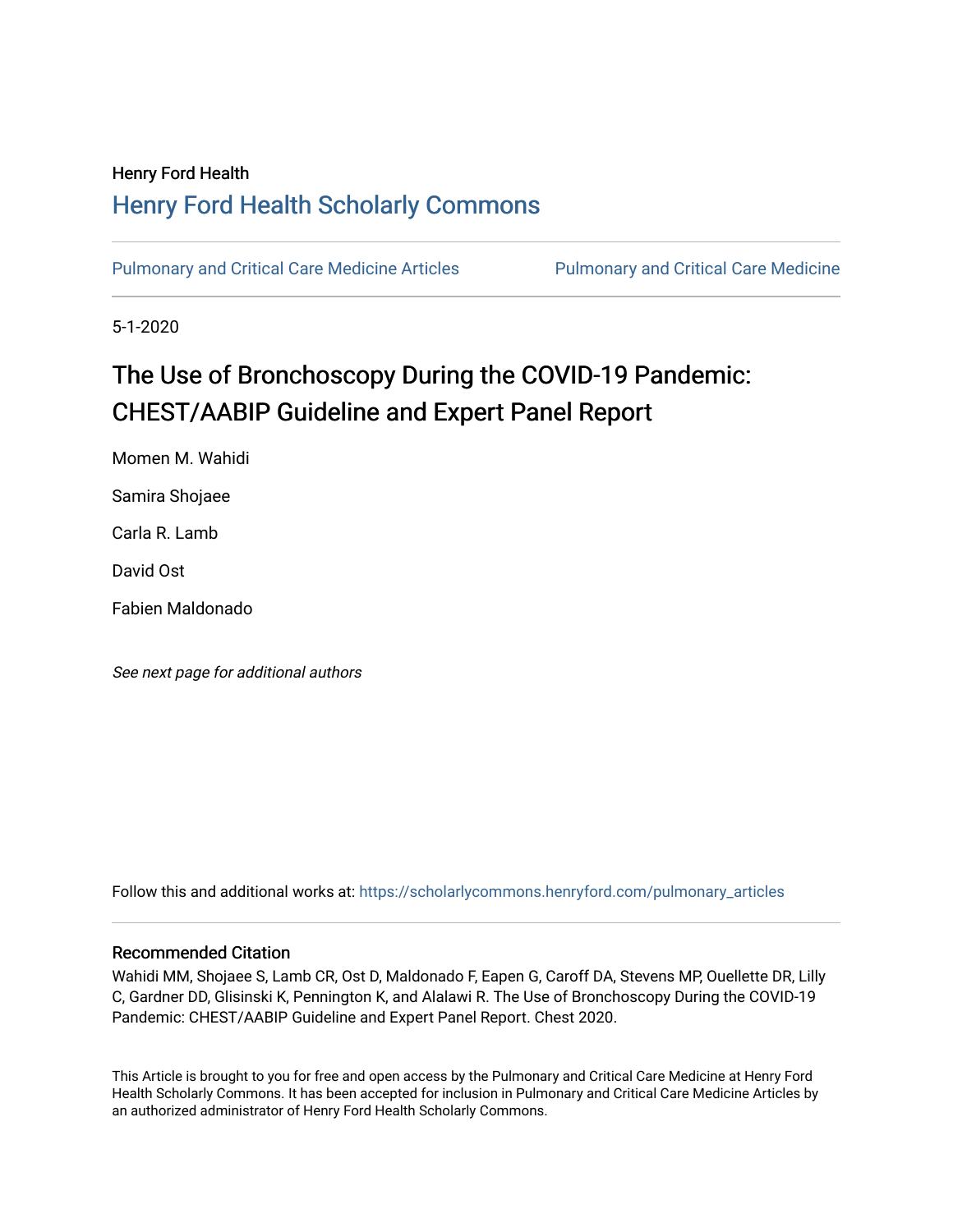### Authors

Momen M. Wahidi, Samira Shojaee, Carla R. Lamb, David Ost, Fabien Maldonado, George Eapen, Daniel A. Caroff, Michael P. Stevens, Daniel R. Ouellette, Craig Lilly, Donna D. Gardner, Kristen Glisinski, Kelly Pennington, and Raed Alalawi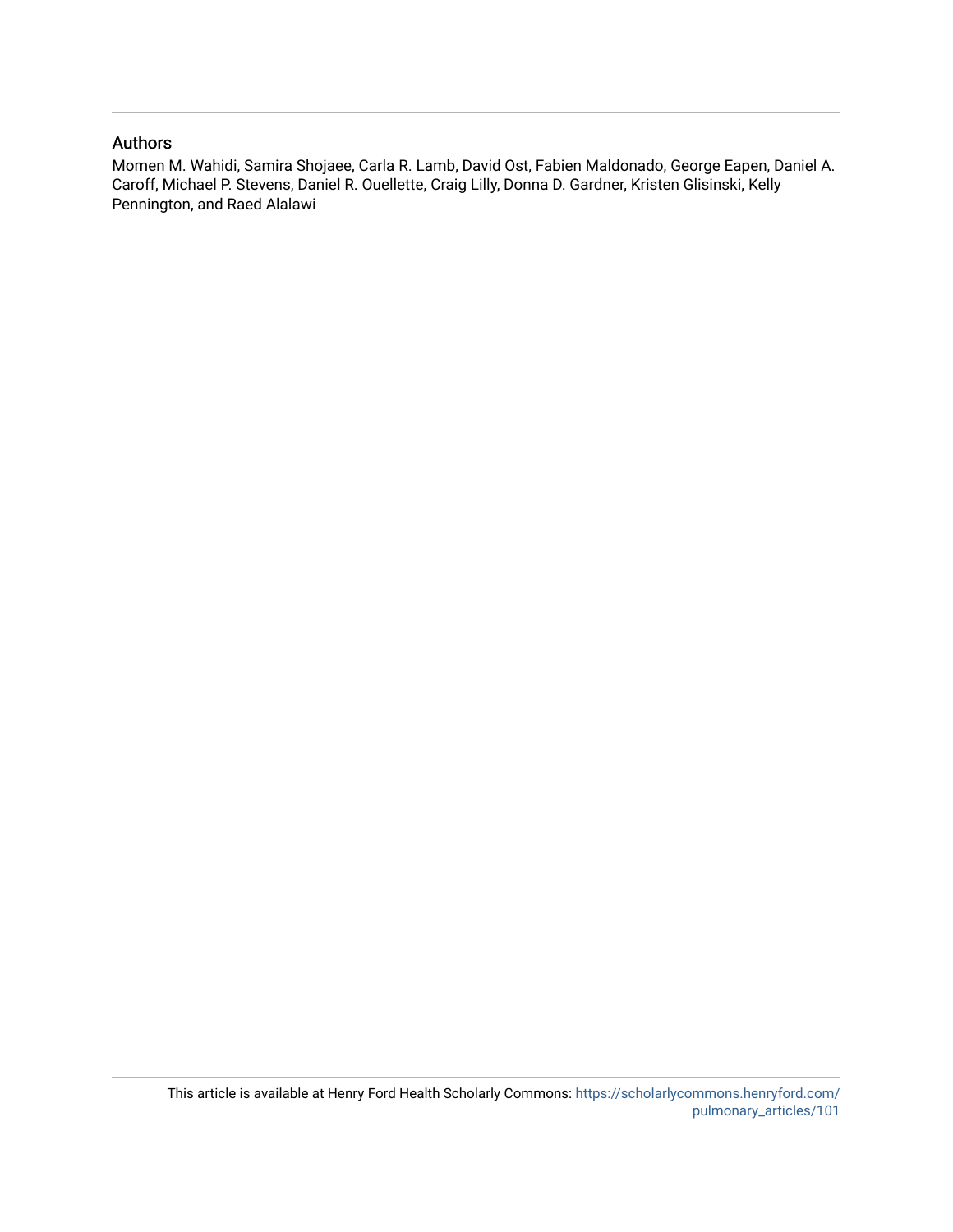# The Use of Bronchoscopy During the Coronavirus Disease 2019 Pandemic CHEST/AABIP Guideline and Expert Panel Report

Momen M. Wahidi, MD; Samira Shojaee, MD, MPH; Carla R. Lamb, MD; David Ost, MD, MPH; Fabien Maldonado, MD; George Eapen, MD; Daniel A. Caroff, MD, MPH; Michael P. Stevens, MD, MPH; Daniel R. Ouellette, MD; Craig Lilly, MD; Donna D. Gardner, DrPH, RRT, FCCP; Kristen Glisinski, MD; Kelly Pennington, MD; and Raed Alalawi, MD

> BACKGROUND: The coronavirus disease 2019 (COVID-19) has swept the globe and is causing significant morbidity and mortality. Given that the virus is transmitted via droplets, open airway procedures such as bronchoscopy pose a significant risk to health-care workers (HCWs). The goal of this guideline was to examine the current evidence on the role of bronchoscopy during the COVID-19 pandemic and the optimal protection of patients and HCWs.

> STUDY DESIGN AND METHODS: A group of approved panelists developed key clinical questions by using the Population, Intervention, Comparator, and Outcome (PICO) format that addressed specific topics on bronchoscopy related to COVID-19 infection and transmission. MEDLINE (via PubMed) was systematically searched for relevant literature and references were screened for inclusion. Validated evaluation tools were used to assess the quality of studies and to grade the level of evidence to support each recommendation. When evidence did not exist, suggestions were developed based on consensus using the modified Delphi process.

> RESULTS: The systematic review and critical analysis of the literature based on six PICO questions resulted in six statements: one evidence-based graded recommendation and 5 ungraded consensus-based statements.

> INTERPRETATION: The evidence on the role of bronchoscopy during the COVID-19 pandemic is sparse. To maximize protection of patients and HCWs, bronchoscopy should be used sparingly in the evaluation and management of patients with suspected or confirmed COVID-19 infections. In an area where community transmission of COVID-19 infection is present, bronchoscopy should be deferred for nonurgent indications, and if necessary to perform, HCWs should wear personal protective equipment while performing the procedure even on asymptomatic patients. CHEST 2020;  $\blacksquare(\blacksquare)$ :  $\blacksquare$

KEY WORDS: bronchoscopy; COVID-19; personal protective equipment

ABBREVIATIONS: AABIP = American Association for Bronchology and Interventional Pulmonology; AGP = aerosol generating procedure; CDC = Centers for Disease Control and Prevention; CHEST = American College of Chest Physicians; COVID-19 = coronavirus disease 2019; GRADE = Grading of Recommendations, Assessment, Development and Evaluations; HCW = health-care worker; PAPR = powered air purifying respirator; PICO = Population, Intervention, Comparator, and Outcome; PPE = personal protective equipment; rRT-PCR = real-time reverse transcription-polymerase chain reaction; SARS-CoV-2 = severe acute respiratory syndrome coronavirus 2

AFFILIATIONS: From the Department of Medicine (Drs Wahidi and Glisinski), Division of Pulmonary, Allergy and Critical Care, Duke University School of Medicine, Durham, NC; the Department of Medicine (Drs Shojaee and Stevens), Divisions of Pulmonary and Critical Care and Infectious Disease, Virginia Commonwealth University, Richmond, VA; the Department of Medicine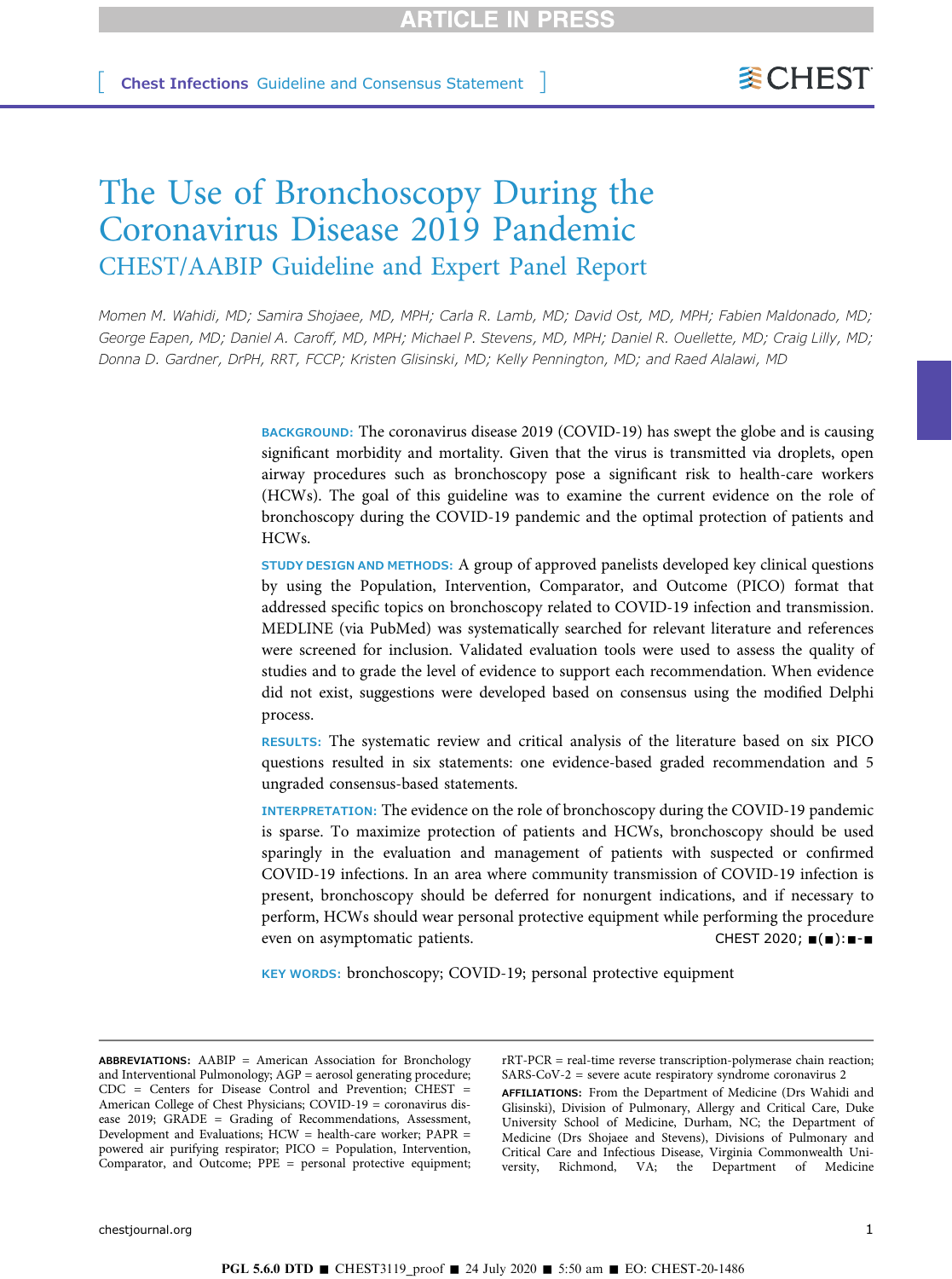### Summary of Recommendations

1. When patients with suspected or confirmed COVID-19 infection are undergoing bronchoscopy, we suggest that health care workers in the procedure and recovery rooms use either an N-95 respirator or a powered air purifying respirator (Ungraded Consensus-Based Statement).

#### Remarks:

- In addition, health care workers should wear personal protection equipment including face shield, gown and gloves.
- N-95 respirators should be discarded after bronchoscopy.

2. In patients suspected of having COVID-19 infection, we suggest that a nasopharyngeal specimen be obtained first. In the setting of severe or progressive disease requiring intubation, if additional specimen is needed to establish a diagnosis of COVID-19 or other diagnosis that will change clinical management, lower respiratory specimens from endotracheal aspirate or bronchoscopy with BAL can be performed (Ungraded Consensus-Based Statement).

Remarks: More research is needed to further compare diagnostic sensitivity for COVID-19 infection utilizing other less invasive lower respiratory specimen collection techniques such as blinded bronchial

DISCLAIMER: CHEST Guidelines are intended for general information only, are not medical advice, and do not replace professional medical care and physician advice, which should always be sought for any medical condition. The complete disclaimer for this guideline can be accessed at: <http://www.chestnet.org/Guidelines-and-Resources>.

DOI: <https://doi.org/10.1016/j.chest.2020.04.036>

sampling, blinded protected brush and nonbronchoscopic mini-BAL.

3. When asymptomatic patients present for bronchoscopy in an area where community spread of COVID-19 is present, we suggest that health care workers in the procedure room wear N-95 respirators or powered air-purifying respirators as opposed to surgical masks (Ungraded Consensus-Based Statement).

Remarks: In addition, health care workers should wear personal protection equipment including face shield, gown and gloves.

4. Prior to performing bronchoscopy in asymptomatic patients in an area where community transmission of COVID-19 infection is present, we suggest testing for COVID-19 infection (Ungraded Consensus-Based Statement).

#### Remarks:

- This strategy is contingent on the availability of testing in the local setting.
- In all patients with negative results, we suggest that the procedure is performed using personal protection equipment including face shield, gown, gloves and N-95 respirators or powered air purifying respirators (PAPR).
- When test results are positive prior to bronchoscopy, we suggest postponing all non-emergent bronchoscopies.
- In patients who require emergent bronchoscopy who have positive SARS-CoV-2 test results, we suggest using personal protection equipment including face shield, gown, gloves and N-95 respirators or powered air purifying respirators (PAPR) in pre, intra, and post bronchoscopy settings as would be with every SARS-Cov-2 positive patient.

### 5. When bronchoscopy is indicated to diagnose, stage, or characterize a known or suspected lung cancer in an area where community transmission of COVID-19 is present, we suggest that bronchoscopy be performed in a timely and safe manner (Grade 2C).

#### Remarks:

• Strategies to perform bronchoscopy in a timely manner should be developed locally, taking into account local resource availability including availability of personal protective equipment, availability of COVID-19 testing and availability of downstream resources required for treatment (eg, surgery requires ICU beds and ventilators).

<sup>(</sup>Drs Lamb and Caroff), Divisions of Pulmonary and Critical Care and Infectious Disease, Lahey Hospital and Medical Center, Burlington, MA; the Department of Medicine (Drs Ost and Eapen), Division of Pulmonary and Critical Care, University of Texas MD Anderson Cancer Center, Houston, TX; the Department of Medicine (Dr Maldonado), Division of Allergy, Pulmonary and Critical Care, Vanderbilt University, Nashville, TN; the Department of Medicine (Dr Ouellette), Division of Pulmonary and Critical Care, Henry Ford Health System, Detroit, MI; the Department of Medicine (Dr Lilly), Division of Pulmonary and Critical Care, University of Massachusetts, Worcester, MA; the Department of Respiratory Care (Dr Gardner), Texas State University, Round Rock, TX; the Department of Medicine (Dr Pennington), Division of Pulmonary and Critical Care, Mayo Clinic, Rochester, MN; and the Department of Medicine (Dr Alalawi), Division of Pulmonary and Critical Care, University of Arizona, Phoenix, AZ.

CORRESPONDENCE TO: Momen M. Wahidi, MD, Division of Pulmonary, Allergy & Critical Care Medicine, Duke University School of Medicine, Box 102356, Durham, NC 27710; e-mail: [momen.wahidi@](mailto:momen.wahidi@duke.edu) [duke.edu](mailto:momen.wahidi@duke.edu)

Copyright  $©$  2020 Published by Elsevier Inc under license from the American College of Chest Physicians.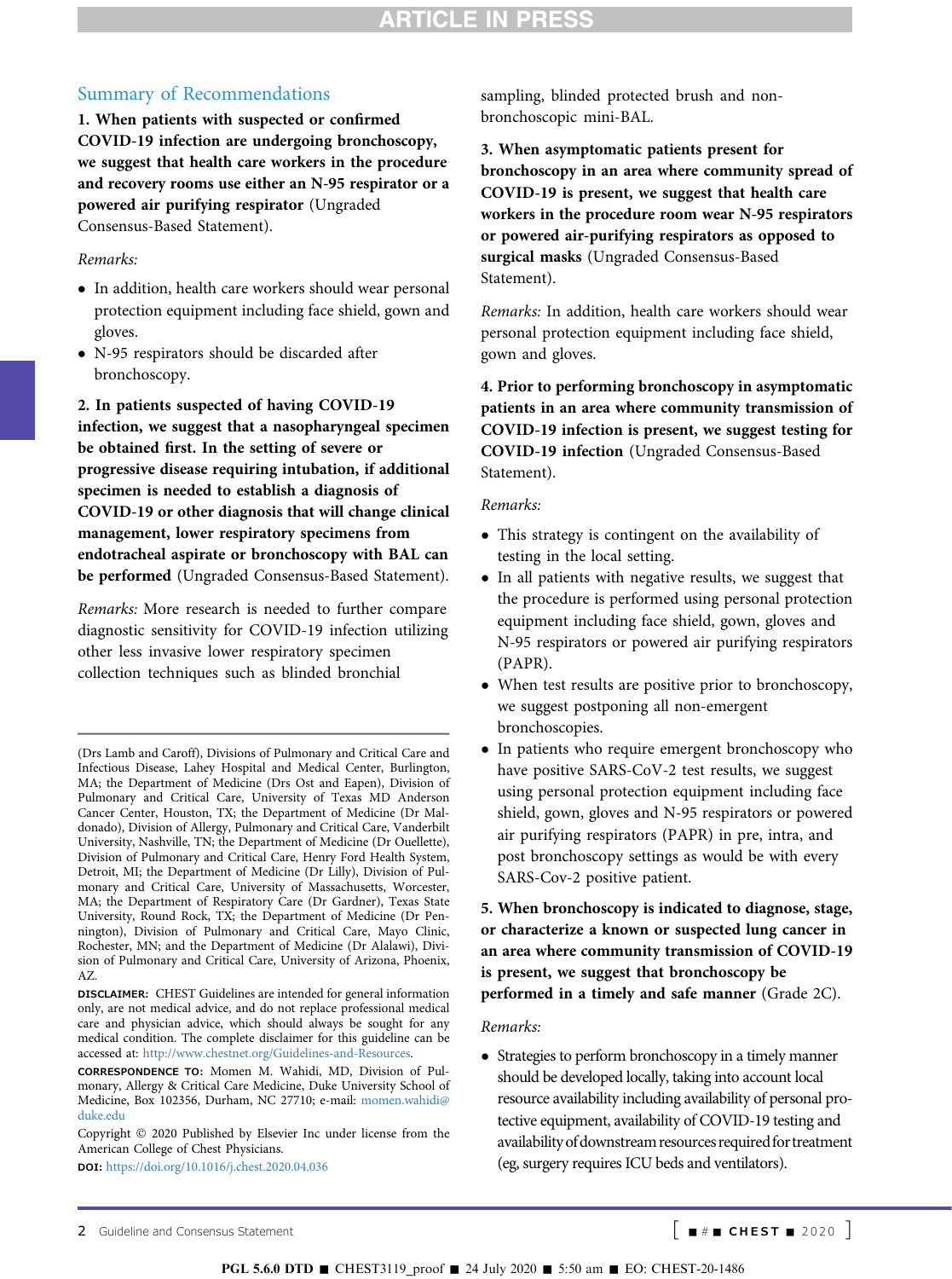- Regional availability of diagnostic and therapeutic interventions for cancer patients should be considered. In particularly resource-depleted hospitals, COVID-19 negative cancer patients should be referred to other centers, preserving resources for COVID-19 patients and facilitating safe, timely, and effective care for the cancer patient as well.
- Although efforts should be made to provide timely care, these should be balanced by the need to attend to other dimensions of quality, including safety, effectiveness, and consistency with patient values and preferences.

6. In patients with confirmed COVID-19 infection who recover and need a routine bronchoscopy, we suggest that the timing of the procedure be customized based on the indication for the procedure, the severity of the COVID-19 infection and time from symptom resolution (Ungraded Consensus-Based Statement).

Remarks: The exact time to perform bronchoscopy is still unknown. It would be reasonable to wait at least 30 days from resolution of symptoms with negative SARS-CoV-2 RNA tests from at least two consecutive nasopharyngeal swab specimens collected  $\geq$ 24 hours apart. Further research is needed to better understand optimal timing of bronchoscopy performance relative to symptom resolution.

#### Background

The coronavirus disease 2019 (COVID-19) pandemic has manifested primarily as a severe lower respiratory tract illness with significant associated morbidity and mortality throughout the globe.<sup>[1](#page-13-0)</sup> Transmission is generally via respiratory droplets, but airborne transmission may be possible with aerosol generating procedures (AGPs) such as bronchoscopy.<sup>2</sup> Therefore, bronchoscopy and other AGPs put health-care workers (HCWs) at particularly high risk of exposure and infection. Under these trying circumstances, the medical community has three overarching imperatives. The first is to ensure the protection and welfare of all patients, irrespective of their COVID-19 status. The second is to preserve the health-care workforce to sustainably meet the first responsibility, and finally, the third is to promote the health of the community at large.

Although specific data on the risk of infection with severe acute respiratory syndrome coronavirus 2 (SARS-CoV-2) during bronchoscopy are not available, the US Centers for Disease Control and Prevention (CDC) recommends performing these AGPs in an airborne infection isolation room with an N95 respirator or higher-level respirator, eye protection, gloves, and gown.[3](#page-13-2) These considerations and the often overwhelming demand on available human and material resources during a pandemic necessitates thoughtful and deliberate balancing of the tradeoffs that may be required to optimally fulfil the primary responsibilities of the health-care system.

In an effort to provide interim guidance to health-care practitioners, various specialty societies have issued statements germane to their particular specialties. The American Association for Bronchology and Interventional Pulmonology  $(AABIP)^4$  $(AABIP)^4$  recently issued a statement on the use of bronchoscopy in COVID-19. Most of these statements have relied primarily on the available CDC guidance and the consensus opinions of single specialty experts. This report provides an indepth, multidimensional, and multidisciplinary review of the available scientific evidence and puts forward suggestions for key clinical scenarios that many practitioners are likely to face. In such a kinetic milieu, these can be expected to evolve based on an expanding evidence base, the public health burden of disease, and the availability of trained personnel or medical infrastructure. These suggestions are therefore best envisioned as a decision-making framework that continually strives for optimality among possibly competing mandates.

#### **Methods**

The primary aim of this collaborative effort between the American College of Chest Physicians (CHEST) and AABIP was to create a list of clinically relevant recommendations and suggestions for HCWs who perform bronchoscopy during the COVID-19 pandemic. We chose to base recommendations on the assumption that resources are abundant. These recommendations can then be adapted by local decision-makers based on resource availability. Using the assumption that resources (for prevention, diagnosis, and treatment) are plentiful, we aimed to answer some of the most common and important questions related to bronchoscopy during the COVID-19 pandemic.

#### Panelist and Content Expert Selection

CHEST and AABIP participated in the selection of panelists. Two cochairs were assigned to lead this endeavor (M. M. W. appointed by AABIP and R. A. appointed by CHEST). Cochairs in conjunction with CHEST and AABIP leadership nominated two methodologists (S. S. and D. O.) and core panelists (G. E., C. R. L., F. M., D. O., and S. S.) based on their clinical expertise in

**PGL 5.6.0 DTD** ■ CHEST3119 proof ■ 24 July 2020 ■ 5:50 am ■ EO: CHEST-20-1486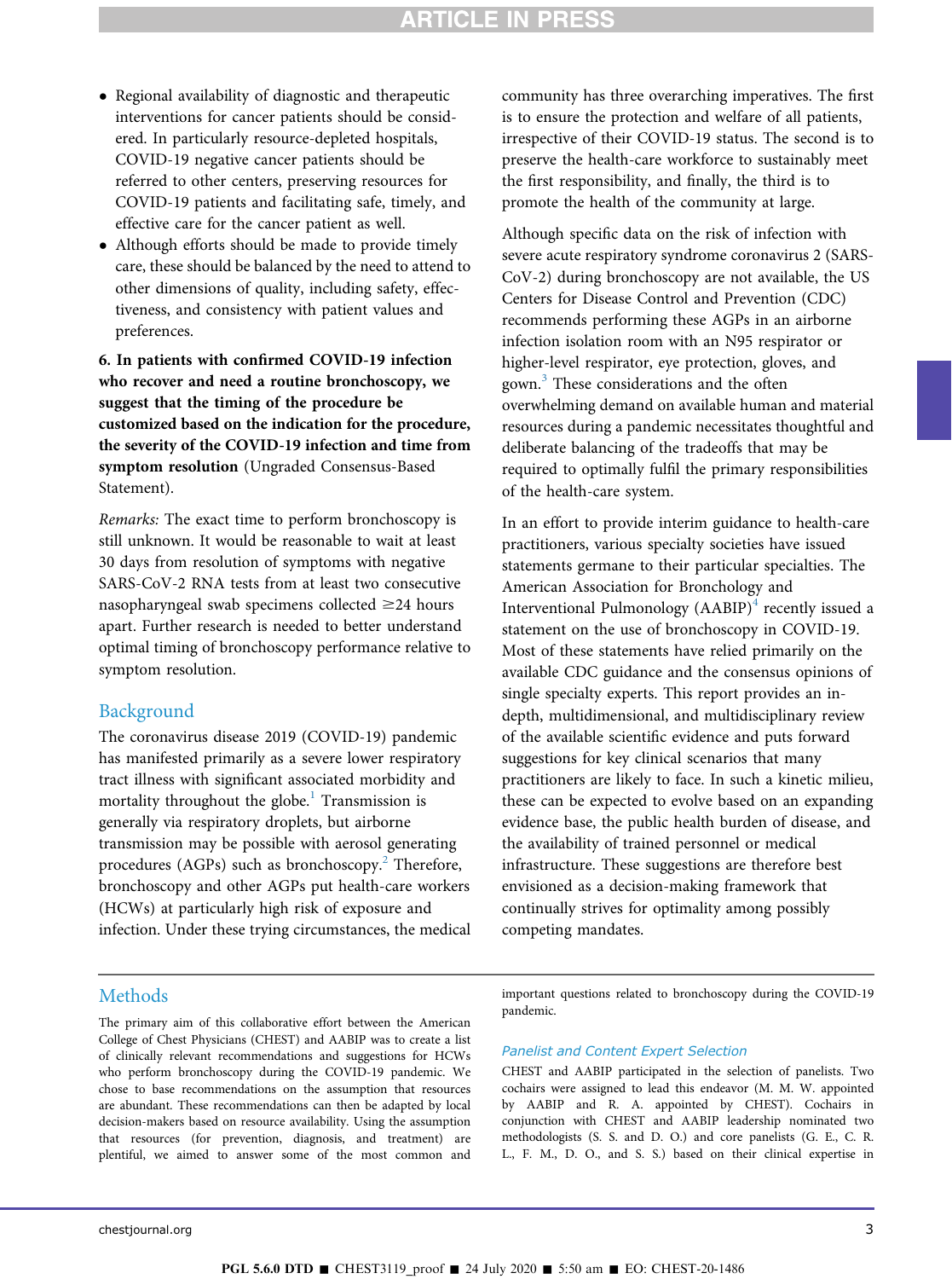<span id="page-5-0"></span>

| TABLE 1 PICO Questions |                                                                                                                                         |                                                                               |                                                                         |                                                                          |
|------------------------|-----------------------------------------------------------------------------------------------------------------------------------------|-------------------------------------------------------------------------------|-------------------------------------------------------------------------|--------------------------------------------------------------------------|
| Question No.           | Population                                                                                                                              | Intervention                                                                  | Comparator                                                              | Outcome                                                                  |
| PICO <sub>1</sub>      | Patients with suspected or confirmed COVID-19<br>infections undergoing bronchoscopy                                                     | Wearing PAPR                                                                  | Wearing N95 and face shield                                             | Protection of health-care<br>workers                                     |
| PICO <sub>2</sub>      | Patients suspected of having COVID-19 infections                                                                                        | BAL                                                                           | oropharyngeal swabs,<br>tracheal aspirate<br>Nasopharyngeal             | infection, protection of<br>Diagnosis of COVID-19<br>health-care workers |
| PICO <sub>3</sub>      | Asymptomatic patients presenting for bronchoscopy in<br>an area where community person-to-person<br>transmission has occurred           | Wearing N95 masks and face<br>shield                                          | Wearing surgical masks and<br>face shield                               | Protection of health-care<br>workers                                     |
| PICO 4                 | Asymptomatic patients presenting for bronchoscopy in<br>an area where community person-to-person<br>transmission has occurred           | Testing for COVID-19 infection                                                | No testing                                                              | Protection of health-care<br>workers                                     |
| PICO 5                 | cancer diagnosis<br>Patients with high suspicion of lung                                                                                | Delay of bronchoscopy by 2, 4,<br>or 8 wk                                     | No delay (performed within 1<br>wk of abnormal imaging)                 | Survival of lung cancer                                                  |
| PICO 6                 | Patients who have recovered from COVID-19 infection                                                                                     | Performing bronchoscopy 4 or 8<br>wk from diagnosis of COVID-<br>19 infection | Performing bronchoscopy<br>14 d from diagnosis of<br>COVID-19 infection | workers, benefits to the<br>Protection of health-care<br>patients        |
|                        | COVID-19 = coronavirus disease 2019; PAPR = powered air purifying respirator; PICO = Population, Intervention, Comparator, and Outcome. |                                                                               |                                                                         |                                                                          |

bronchoscopy and interventional pulmonology. Advisory panel members consisted of infectious disease experts (M. P. S. and D. A. C.), critical care medicine experts (D. R. O. and C. L.), an interventional pulmonology trainee (K. G.), a pulmonary and critical care trainee (K. P.), and a respiratory therapist (D. D. G.) nominated and selected by both organizations. All panel members received individual education regarding the process and schedule, followed by conflict of interest disclosure and evaluation by cochairs.

CLE.

Guideline creation schedule was developed by cochairs. Given the timesensitive nature of the topic amid on-going COVID-19 pandemic, the schedule spanned over a period of 3 weeks and included 10 conference calls including topic and question development, literature search, literature evaluation using Grading of Recommendations, Assessment, Development and Evaluations (GRADE) methodology, discussion, modified Delphi surveys, and statement development.

#### Question Development and Systematic Search

Cochairs and core panelists discussed and developed the primary questions in the Population, Intervention, Comparator, and Outcome (PICO) format during the first conference call. Six PICO questions were developed and assigned to each core panelist for literature review [\(Table 1](#page-5-0)).

To identify relevant evidence, the panel members conducted a comprehensive search using MEDLINE via PubMed followed by manual search related to each a priori developed PICO question. Search strategy, evidence table, and details of search results depicted in a Preferred Reporting Items for Systematic Reviews and Meta-Analyses diagram for each PICO question are available in [e-Appendix 1.](#page-15-0)

Studies were excluded if they were not available in English or if they were single case reports. Expert reviews, opinions, and statements were not included, but their references were reviewed to search for additional evidence.

#### Study Selection and Evidence Assessment

Each panel member screened their respective search results to exclude duplicates, followed by title and abstract screen, excluding literature based on a priori established exclusion criteria. All remaining text was reviewed and direct and indirect evidence was selected and presented in evidence tables for final review and core panel discussion. With the exception of one single-center retrospective observational study related to PICO question  $2,5$  $2,5$  and 13 studies related to PICO question  $5<sub>6</sub><sup>6-18</sup>$  $5<sub>6</sub><sup>6-18</sup>$  $5<sub>6</sub><sup>6-18</sup>$  no other direct evidence was identified. Evidence was graded by the methodology team using the standard GRADE quality assessment tool categorized as high, moderate, low, or very low[.19](#page-13-6)[,20](#page-13-7) With exception of PICO question 5, none of the available direct and indirect literature provided sufficient evidence for the development of recommendations. Expert opinion instead was sought to answer these PICO questions in form of suggestions in place of recommendations. Suggestions were developed based on the use of a modified Delphi process.

#### Method for Achieving Consensus

Search results were shared and discussed among members during a conference call with 100% participation. Evidence graded by the methodology team and summary of evidence and suggestions written by respective panel members for each PICO question were disclosed to all panel members including the advisory panel. During the conference call, suggestions were reviewed and rewritten in real time per adjustment and suggestions from the panel. This was followed by another conference call with 100% participation, soliciting additional comments and input from the advisory panel. All panel members participated in the development of suggestions to be incorporated in the initial round of the modified Delphi survey.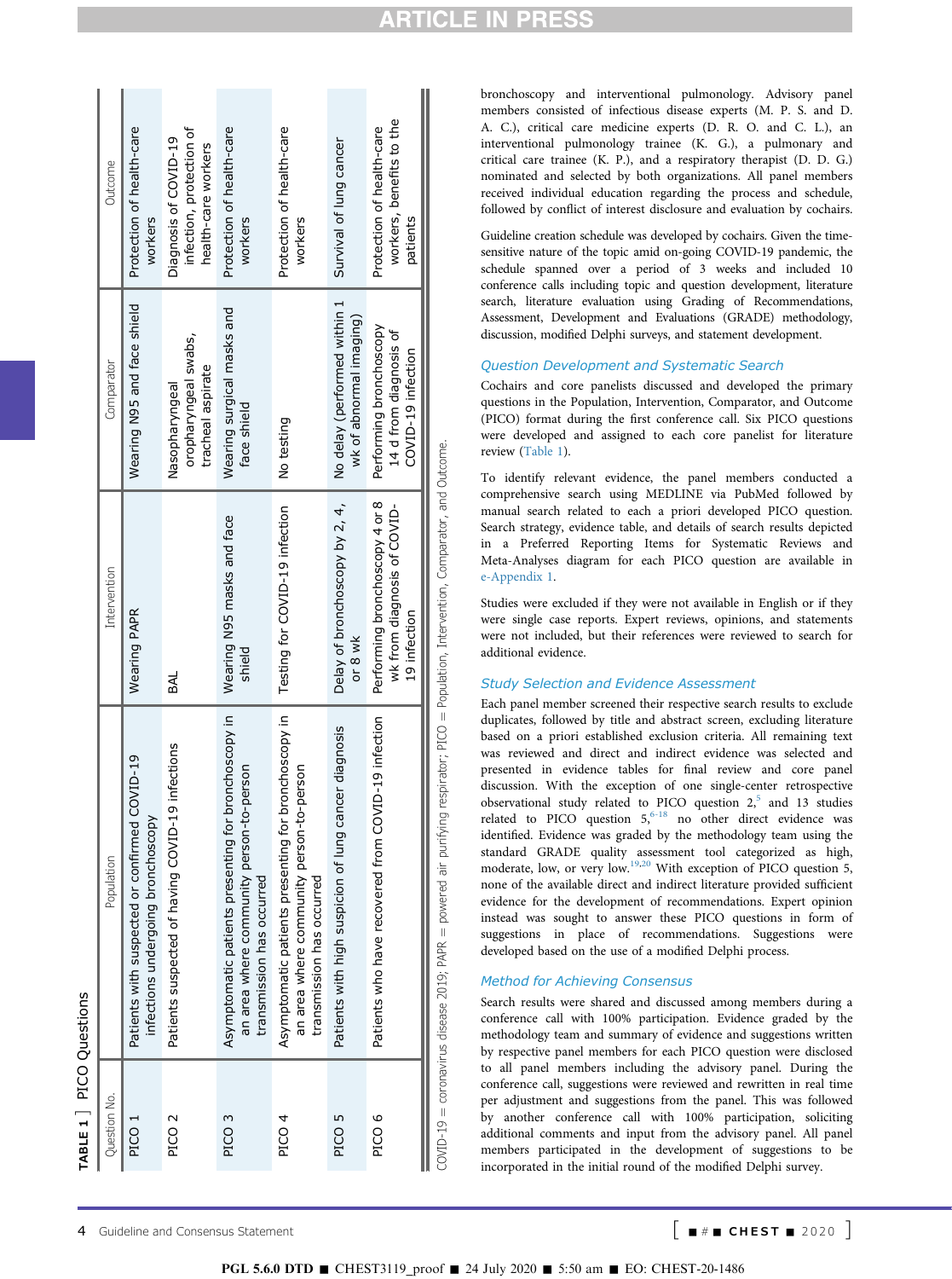The modified Delphi technique is a widely accepted method for the development of consensus among experts[.21-23](#page-13-8) To achieve consensus, a priori decision was made to conduct up to three rounds of anonymous voting or until consensus was achieved (defined a priori as consensus agreement at  $\geq$  80% with a minimal response rate of 80%) for each PICO question, whichever came first. To maintain complete transparency and limit bias from interaction among members, additional discussions outside of the scheduled meetings before voting were discouraged. The survey incorporated the suggestions made by all panelists and was developed and reviewed by chairs and methodologists and sent to all panel members by a

### Results

1. When patients with suspected or confirmed COVID-19 infection are undergoing bronchoscopy, we suggest that health care workers in the procedure and recovery rooms use either an N-95 respirator or a powered air purifying respirator (Ungraded Consensus-Based Statement).

#### Remarks:

- In addition, health care workers should wear personal protection equipment including face shield, gown and gloves.
- N-95 respirators should be discarded after bronchoscopy.

COVID-19 is caused by SARS-CoV-2 and currently understood to be transmitted from person-to-person via droplets, contact, and fomites, largely based on prior epidemiologic data from the previous coronavirus outbreaks.<sup>[24](#page-14-0)</sup> Accordingly, the World Health Organization and the CDC have made recommendations for HCWs and individuals to maintain a 1-m (3-ft) or 2-m (6-ft) distance, respectively, from patients suspected of being infected.[25,](#page-14-1)[26](#page-14-2) Routinely performed AGPs such as bronchoscopy have however been associated with infection of HCWs despite droplet and contact precautions, prompting the CDC and many scientific societies to recommend airborne precautions in these circumstances.[4](#page-13-3),[25](#page-14-1)[,27](#page-14-3) Although data specific to SARS-CoV-2 are lacking, a systematic review reported ORs for transmission of SARS-CoV-2 to HCWs of 6.6 (95% CI, 2.3-18.9), 4.2 (95% CI, 1.5-11.5), and 1.9 (95% CI, 0.2-14.2) for endotracheal intubation, tracheostomy, and bronchoscopy, respectively; however, the association with bronchoscopy did not reach statistical significance.<sup>[28](#page-14-4)</sup> One study demonstrated that SARS-CoV-2 could remain aerosolized for up to 3 h in experimental conditions. $29$  The CDC currently recommends the use of either powered air purifying respirators (PAPRs) with contact precautions or N95

CHEST-designated project coordinator. The project coordinator tallied and reported the results of the survey to the group, and all votes were anonymous. The results of the survey were discussed with all panel members including the advisory panel on the same day during a group discussion. There was 100% survey participation from the members and consensus was achieved on four PICO questions. After discussion and revision of statements, a second round of surveys was distributed, including three questions (two questions did not achieve consensus and one question required rewriting based on panel recommendation). There was 100% survey participation and agreement on all three PICO questions from the second survey.

respirators based enhanced respiratory and contact precautions (including eye protection) as comparable strategies for protection of HCWs during AGPs such as bronchoscopy.<sup>[30](#page-14-6)</sup>

Our systematic review did not identify any study directly comparing these two interventions, either in the context of SARS-CoV-2 or other pathogens associated with a risk of aerosolization during bronchoscopy. A theoretical benefit of PAPRs over N95 respirators is a higher assigned protection factor, as defined by the minimum factor by which exposure is reduced, which ranges from 25 to 1,000 for PAPRs vs 10 for N95 respirators (higher number representing higher filtration efficiency).<sup>[31](#page-14-7)</sup> Accordingly, during the 2009 influenza pandemic, the CDC, Occupational Safety and Health Administration, and Institute of Medicine suggested the use of PAPRs over other precautions during AGPs.<sup>[32](#page-14-8)</sup> In addition, PAPRs do not require prior fit testing (which even when performed appropriately does not guarantee consistent face seal), are more comfortable, are reusable (a potential benefit in times of scarce resources), and do not require an additional face shield.<sup>32</sup> N95 respirators, conversely, do not afford protection unless a tight seal is maintained throughout the procedure and may be uncomfortable because of resistance of airflow and  $CO<sub>2</sub>$ rebreathing.[33](#page-14-9),[34](#page-14-10) The reusability of PAPRs may however carry significant risks of contamination if donning and doffing and decontamination procedures are not strictly followed. Errors in don and doff procedures may be more common with PAPRs, exposing HCWs and patients to possible contamination.<sup>35</sup> Other potential downsides of PAPRs include availability, upfront investment, storage issues, maintenance (high-efficiency particulate filter and battery), training issues, and possibly movement limitations which may interfere with highly technical procedures. $32$  Although the higher assigned protection factor of PAPRs provides increased protections, these practical considerations do not allow firm conclusions favoring one intervention over the other.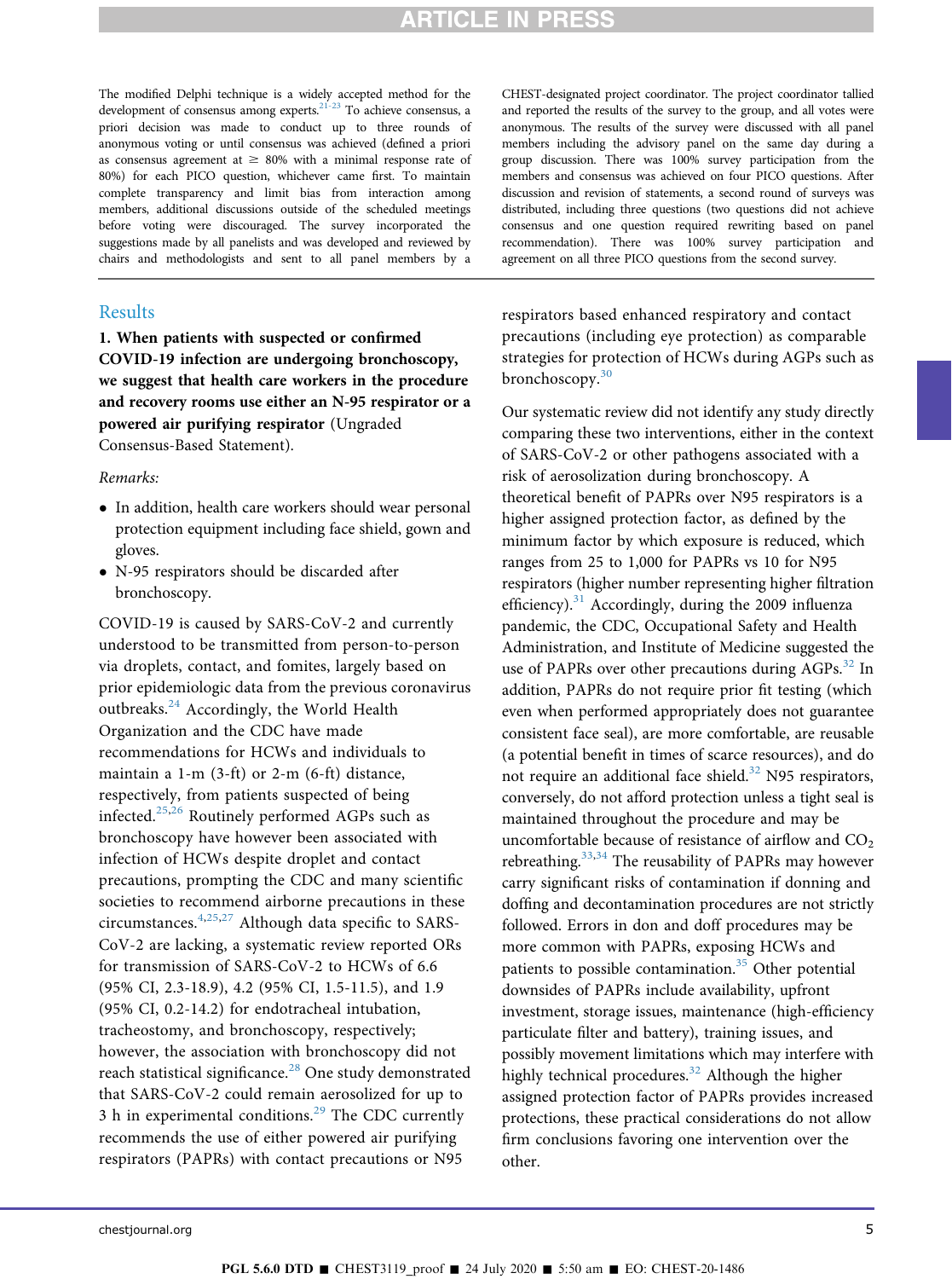One major characteristic of the COVID-19 pandemic has been the shortage of personal protective equipment (PPE) for HCWs, specifically regarding face masks and N95 respirators. The CDC suggested that the extended N95 respirator use (same N95 respirator used for consecutive patients) and reuse (N95 respirator donned and doffed multiple times) for 8 h (continuous or intermittent) may be acceptable under specific conditions provided (1) the respirator is not damaged, hard to breathe through, or contaminated; (2) the respirator is discarded after close interaction with patients under contact precautions or after AGPs; and (3) appropriate handwashing is performed before and after touching or adjusting the respirator. We agree with these recommendations and suggest that N95 respirator be discarded after bronchoscopy.

2. In patients suspected of having COVID-19 infection, we suggest that a nasopharyngeal specimen be obtained first. In the setting of severe or progressive disease requiring intubation, if additional specimen is needed to establish a diagnosis of COVID-19 or other diagnoses that will change clinical management, lower respiratory specimens from endotracheal aspirate or bronchoscopy with BAL can be performed (Ungraded Consensus-Based Statement).

Remarks: More research is needed to further compare diagnostic sensitivity for COVID-19 infection utilizing other less invasive lower respiratory specimen collection techniques such as blinded bronchial sampling, blinded protected brush and non-bronchoscopic mini-BAL.

The optimal test to detect COVID-19 infection centers around a balance of the availability of the test, timeliness of result, diagnostic yield, and invasiveness of sampling, while minimizing the risk of disease transmission to HCWs. To generate guidance for best practice in the diagnostic assessment for COVID-19 infection, it is reasonable to use available data from prior recommendations on similar infections such as Middle East respiratory syndrome coronavirus and influenza A (H1N1) coupled with known assessment of the risk of AGPs. $^{28,36}$  $^{28,36}$  $^{28,36}$  $^{28,36}$  Data was published on 1,070 specimens from 205 patients with COVID-19 infections, described as having a spectrum of severity of symptoms from mild fever, dry cough, and fatigue to more severe respiratory symptoms, who underwent a variety of specimen collections from different sites; however, the severity of illness was not distinguished relative to the sites sampled and the number of some sampled sites was small. The specimen sites were described and confirmed with

real-time reverse transcription-polymerase chain reaction (rRT-PCR) testing for COVID-19 infections, identifying positive rates in 14 of 15 (93%) of BAL specimens, 72 of 104 (72%) of sputum samples, five of eight (63%) of nasal swabs, six of 13 (46%) of bronchoscopic brush samples, 126 of 398 (32%) of pharyngeal swabs, 44 of 153 (29%) of feces samples, three of 307 (1%) of blood samples, and zero of 72 (0%) of urine samples. $5$  Given sample size, the true sensitivity for each site is not fully known in this setting. $5$  The World Health Organization<sup>[37](#page-14-13)</sup> online guidelines for COVID-19 suggest that endotracheal aspirate or bronchoscopy with BAL be considered if a single upper respiratory specimen is negative and there is clinical concern because of severe or progressive disease.

When reviewing the literature for comparisons of various techniques for respiratory specimens and distinguishing upper and lower respiratory tract specimens, there are limited data assessing diagnostic yield in bacterial pathogens and none specifically for viruses or SAR-CoV-2. The literature on ventilatorassociated pneumonia described multiple sampling methods to detect pathogens including endotracheal aspirate, blinded bronchial sampling, blinded protected brush, nonbronchoscopic mini-BAL, and bronchoscopic BAL.<sup>[38-40](#page-14-14)</sup> When these particular sampling modalities were reviewed and compared with endotracheal aspirates in that setting, the data did not suggest superiority of a specific technique performed nonbronchoscopically and cited high variability and inconsistency in standardization of technique.

Beyond actual specimen collection, it will be important to follow safety procedures for transport and processing of the specimens in the laboratory setting. Lower respiratory specimen testing and handling for COVID-19 is different than upper respiratory specimen testing and may require expert laboratory facilities and therefore longer turnaround times. $41$ 

We determined that because bronchoscopy is an AGP, minimizing risk of transmission of infection to HCWs should be considered and less invasive modalities of establishing the diagnosis of COVID-19 should be used first. The role of lower respiratory specimens via endotracheal aspirate or bronchoscopy can be considered in the setting of severe progressive disease after negative upper respiratory specimens or when considering an alternative diagnosis which may lead to a change in clinical management.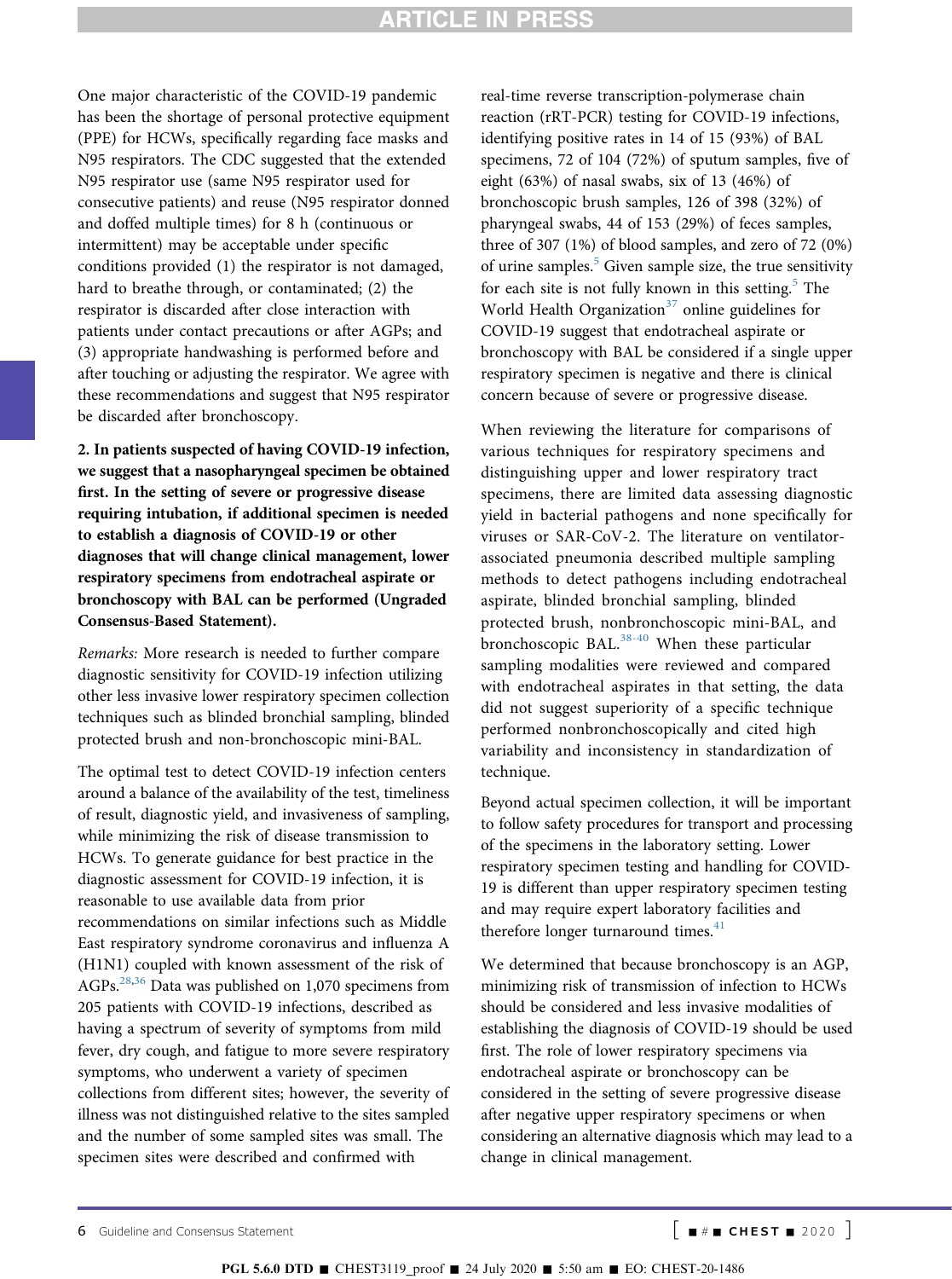3. When asymptomatic patients present for bronchoscopy in an area where community spread of COVID-19 is present, we suggest that health care workers in the procedure room wear N-95 respirators or powered air-purifying respirators (PAPR) as opposed to surgical masks (Ungraded Consensus-Based Statement).

Remarks: In addition, health care workers should wear personal protection equipment including face shield, gown and gloves.

In a major pandemic like the one we are experiencing with COVID-19, a guiding principle of health-care delivery is full protection of HCWs to preserve the workforce able to care for sick patients. The SARS-CoV-2 virus presents a major challenge because people can carry the virus but remain asymptomatic, and therefore, can transmit the infection to fellow humans and HCWs while seemingly appearing healthy. $42,43$  $42,43$ 

A mathematical model, that simulated the spatiotemporal dynamics of COVID-19 infections among 375 Chinese cities prior to travel restrictions, showed that undocumented infections were the infection source for 79% of documented infections.<sup>44</sup> A small study of 24 asymptomatic infected patients from China found that the median communicable period, defined as the interval from the first day of positive nucleic acid tests to the first day of continuous negative tests, was 9.5 days (up to 21 days). $45$ 

Another study evaluated 468 COVID-19 transmission events that were reported in mainland China outside of Hubei Province and estimated presymptomatic transmission of the infection at  $12.6\%$ .<sup>46</sup>

Asymptomatic communication of infection becomes a major concern when community transmission is confirmed in a geographic area. This is particularly concerning to HCWs performing open airway procedure such as bronchoscopy in such a community.

We sought to determine whether HCWs should don N95 respirators or surgical masks during bronchoscopy performed on asymptomatic patients and found only one study related to COVID-19 infections. Wang et  $al<sup>47</sup>$  $al<sup>47</sup>$  $al<sup>47</sup>$ retrospectively evaluated the infection rate among HCWs in a Chinese hospital in two different groups: the first group was comprised of staff at high-risk units (respiratory, infectious disease, and ICU wards) who wore N95 respirators and cleaned hands frequently, whereas the second group included staff in other

less-risky wards who did not wear surgical masks and washed their hands occasionally. Despite a higher exposure to patients with COVID-19 infection, none of the 278 staff (56 doctors and 222 nurses) in the N95 respirator group became infected, whereas 10 of 213 staff (77 doctors and 136 nurses) from the no-mask group were confirmed as infected. The study did not speculate as to whether the protection of HCWs in the N95 respirator group was solely because of wearing the mask or aided by the frequent handwashing strategy.

A meta-analysis conducted in 2020 showed that the use of N95 respirators compared with surgical masks was not associated with a lower rate of transmission of influenza.<sup>[48](#page-14-22)</sup> Another recent systematic review and metaanalysis found low certainty evidence suggesting that surgical masks and N95 respirators offer similar protection against viral respiratory infection during nonaerosol generating care. However, the study recommended use of N95 respirators for high-risk AGPs such as bronchoscopy. $49$ 

The panel reached consensus favoring wearing N95 respirators vs surgical masks based on the weak evidence that originated from China supporting the superior protection of N95 respirators over surgical masks against COVID-19 infections and the serious consequences of exposing HCWs to asymptomatic patients carrying the COVID-19 infection.

4. Prior to performing bronchoscopy in asymptomatic patients in an area where community transmission of COVID-19 infection is present, we suggest testing for COVID-19 infection (Ungraded Consensus-Based Statement).

#### Remarks:

- This strategy is contingent on the availability of testing in the local setting.
- In all patient with negative results, we suggest that the procedure be performed using personal protection equipment including face shield, gown, gloves and N-95 respirators or powered air purifying respirators (PAPR).
- When test results are positive prior to bronchoscopy, we suggest postponing all non-emergent bronchoscopies.
- In patients who require emergent bronchoscopy with either a known positive SARS-CoV-2 test results or unknown infection status due to inability to test emergently, we suggest using personal protection equipment including face shield, gown, gloves and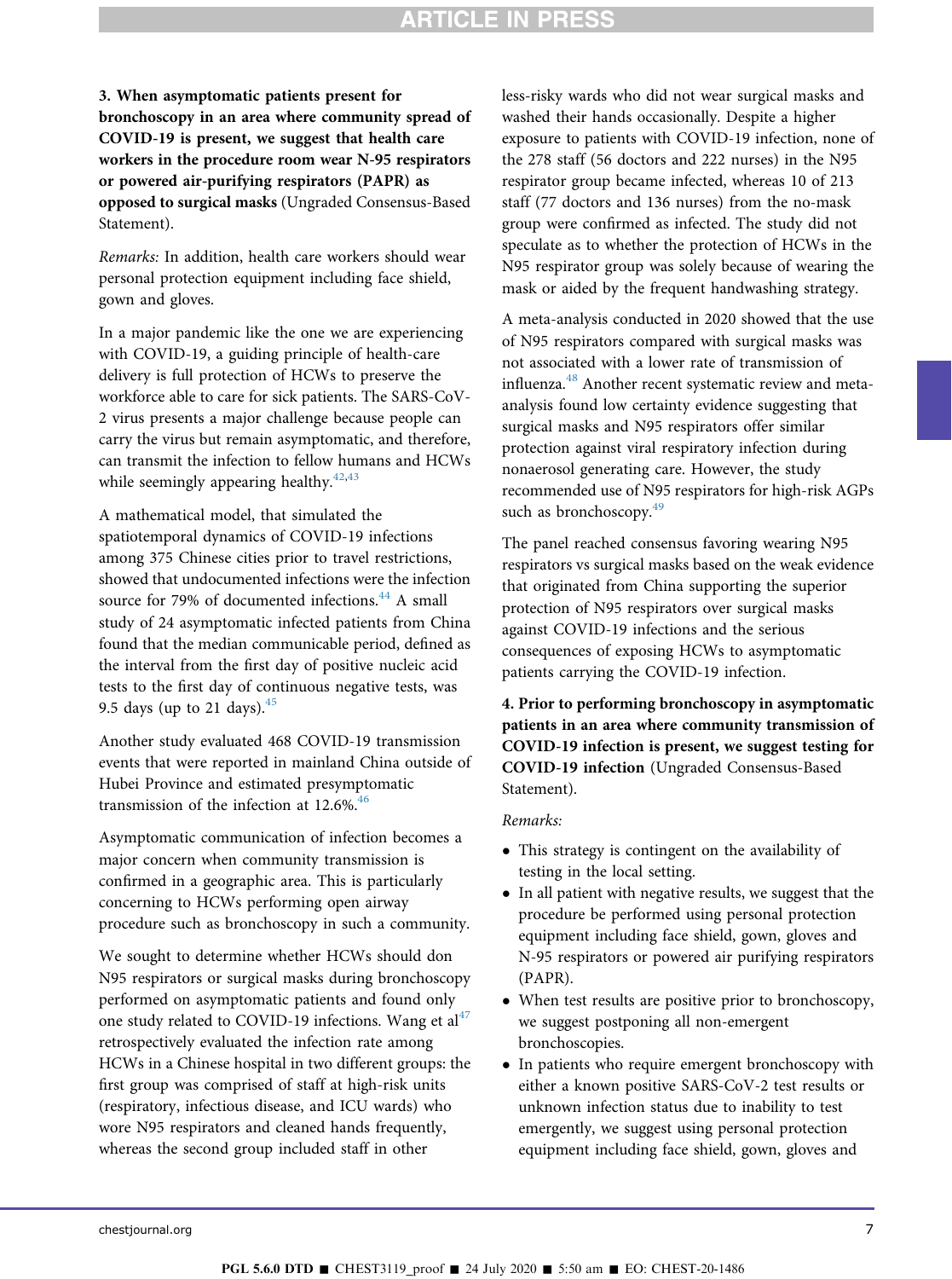N-95 respirators or powered air purifying respirators (PAPR) in pre, intra, and post bronchoscopy settings as would be with every SARS-CoV-2 positive patient.

Our comprehensive literature search showed no direct evidence comparing COVID-19 testing vs no testing prior to bronchoscopy in any population, including asymptomatic patients. Examination of the existing indirect evidence shows that effect estimates of asymptomatic disease proportion in the population and infection transmission rates are limited by population heterogeneity, small sample size, selection bias because most asymptomatic patients may never seek medical attention to undergo testing, and lack of adjustment for other covariates; all of this results in significant imprecision in effect estimates.

The diagnosis of SARS-CoV-2 is based on viral RNA detection using rRT-PCR tests. Multiple molecular assays are available and new assays are being developed around the world. $50,51}$  $50,51}$  $50,51}$  $50,51}$  Debates about the efficiency, sensitivity, and availability of the tests have been ongoing, both within and outside the United States. The Food and Drug Administration has granted emergency use authorization to > 20 commercial COVID-19 diagnostic tests and assays. Different rRT-PCR tests' sensitivities are reported in the literature ranging from 59% to 97%.[52,](#page-14-26)[53](#page-14-27)

Interpretation of negative test results becomes even harder in an asymptomatic patient without suspicion of disease. Numerous potential preanalytical and analytical deficiencies exist in the diagnosis of COVID-19 infection ranging from inadequate procedures for specimen collection and handling, sample contamination, inadequately validated assays, and misinterpretation of expression profiles as noted by Lippi et al. $41$  Ongoing refinement of molecular targets and validation of rRT-PCR assays are underway.

Although direct evidence regarding the utility of COVID-19 testing prior to bronchoscopy does not exist, review of the existing literature supports the presence of patients with asymptomatic COVID-19 in the community. Some but not all asymptomatic patients may be identified through testing. However, a proportion of these asymptomatic patients may have false-negative results. During a pandemic crisis and when dealing with highly contagious infections, there are numerous factors that play a role in every response. The decision to use a test relies on more than just test sensitivity and specificity. Some of the other factors that play a significant role are the magnitude of harm that

comes from lack of infection detection, potential actionable items once infection is identified, and overall loss and cost to the public at large, should an infected individual go unrecognized. In the case of COVID-19 infection, a major consideration is the prevalence of asymptomatic disease. When asymptomatic disease is rare, the need for extensive workup and testing may be unnecessary, and harm may outweigh the benefit.

If a patient with asymptomatic COVID-19 who is in need of urgent bronchoscopy is tested positive, postponing the bronchoscopy may protect HCWs who would have come in contact with the patient. This in turn can reduce the chance of infection transmission to vulnerable patients by asymptomatic HCWs during the incubation period. Additionally, patients who would come in contact with a patient with asymptomatic COVID-19 during the postbronchoscopy recovery period are spared. Inevitably, some asymptomatic patients may be missed on a false-negative test and undergo bronchoscopy. However, given all elective and semielective bronchoscopies are avoided, and some asymptomatic patients are detected on testing, the number of infected individuals who would not be detected can be significantly diminished, decreasing the frequency of harm. This highlights the importance of testing as a tool for risk reduction and not risk elimination.

Assuming an ideal scenario with abundant availability of resources, performing tests prior to every bronchoscopy in an asymptomatic patient in the era of COVID-19 pandemic mitigates risks to HCWs and patients. We fully realize that test availability may be limited even for symptomatic patients and therefore this strategy may not be feasible in highly endemic areas. An equally important approach in these settings is to limit the number of bronchoscopy procedures performed and postpone most of them unless absolutely necessary. [Table 2](#page-10-0) provides general guidance to bronchoscopists on procedure urgency.

Acknowledging the possibility of false negative results, necessary respiratory protection and appropriate PPE should be used to prevent transmission of disease during bronchoscopy, on asymptomatic patients who were not detected on testing.

5. When bronchoscopy is indicated to diagnose, stage, or characterize a known or suspected lung cancer in an area where community transmission of COVID-19 is present, we suggest that bronchoscopy be performed in a timely and safe manner (Grade 2C).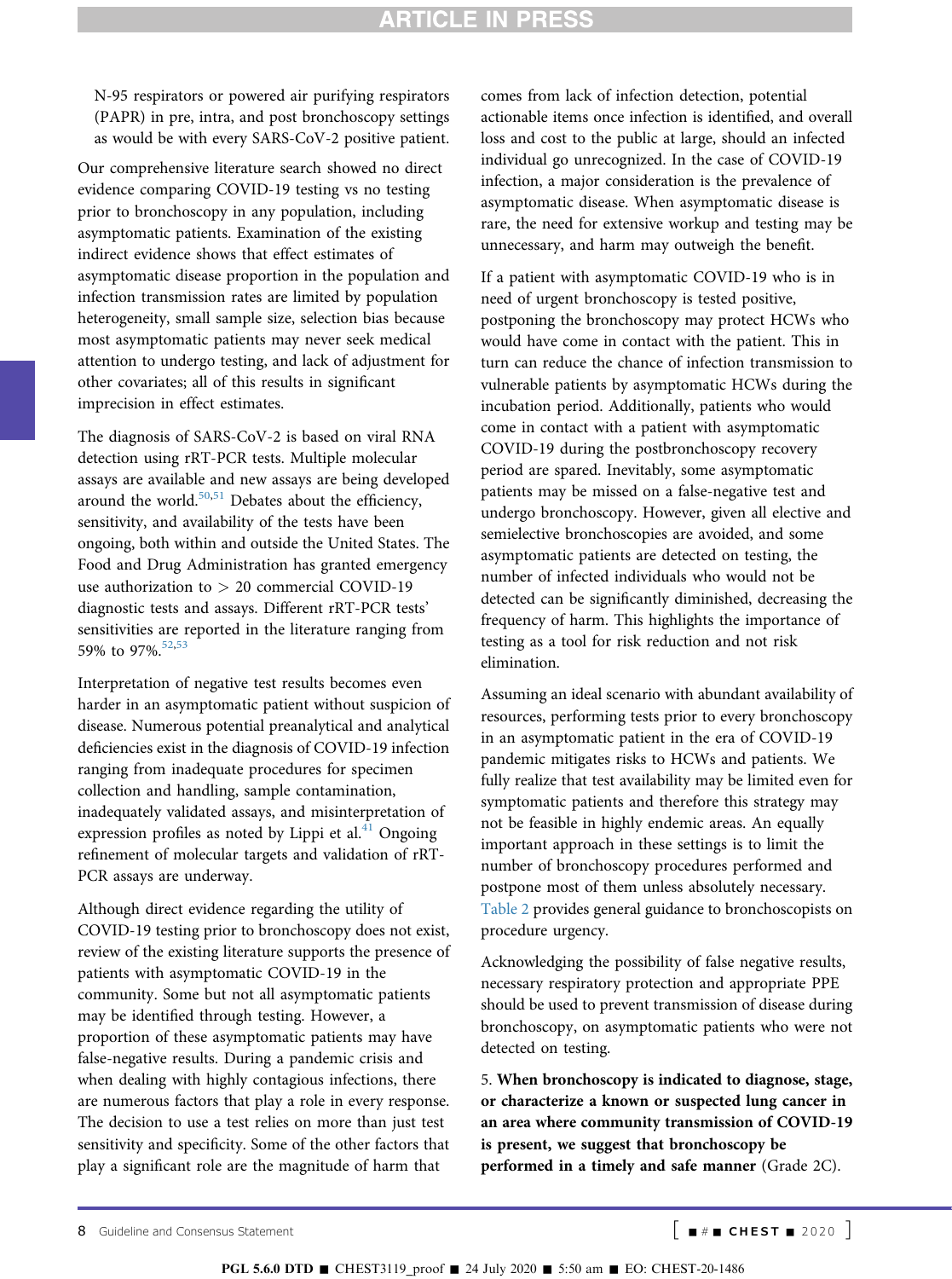#### Remarks:

- Strategies to perform bronchoscopy in timely manner should be developed locally, taking into account local resource availability, including availability of personal protective equipment, availability of COVID-19 testing, and availability of downstream resources required for treatment (eg, surgery requires ICU beds and ventilators).
- Regional availability of diagnostic and therapeutic interventions for cancer patients should be considered. In particularly resource-depleted hospitals, COVID-19 negative cancer patients should be referred to other centers, preserving resources for COVID-19 patients and facilitating safe, timely, and effective care for the cancer patient as well.
- Although efforts should be made to provide timely care, these should be balanced by the need to attend to other dimensions of quality, including safety, effectiveness, and consistency with patient values and preferences.

The Institute of Medicine has identified timeliness as one of the six dimensions of health-care quality. For lung cancer, delays in care may lead to missed opportunities for cure or palliation and emotional distress. The CHEST Evidence-Based Guidelines and the British Thoracic Society and the National Cancer Network all address timeliness of care to varying degrees, but they vary somewhat in the

details and definitions of what constitutes timely care. Bronchoscopy is an integral part of lung cancer care because it is often required for diagnosis and staging, which in turn determines treatment. Timeliness of bronchoscopic diagnosis impacts everything that occurs downstream from it. Indeed, guideline consistent care with bronchoscopic endobronchial ultrasound for staging and diagnosis as the first test in patients with T1-3, N1-3, M0 disease has been shown to decreases complications, decrease number of tests required, and decrease time to treatment.<sup>[54](#page-14-28)</sup>

However, in the context of the COVID-19 epidemic, there is a compelling need to consider the efficient allocation of constrained resources. Balancing the need to deliver high-quality cancer care and the public health and resource allocation needs associated with the COVID-19 pandemic requires careful consideration of where resources can be deployed for the most benefit. In the context of the COVID-19 pandemic, the question is whether it is reasonable to forego or delay bronchoscopy of patients with known or suspected lung cancer, and if so for how long?

The answer to this question is highly context dependent and will of course vary depending on the presentation of the patient. In addition, optimal diagnostic and staging strategies are contingent on the benefits and harms of the available treatments.<sup>[55](#page-14-29)</sup> The availability of different

<span id="page-10-0"></span>

|  | TABLE 2 ] Urgency of Bronchoscopy Procedures |  |
|--|----------------------------------------------|--|
|  |                                              |  |

| Emergent Bronchoscopy                                                                           | Urgent Bronchoscopy                                                       | Nonurgent Bronchoscopy                                                      |
|-------------------------------------------------------------------------------------------------|---------------------------------------------------------------------------|-----------------------------------------------------------------------------|
| Severe or moderate symptomatic tracheal or<br>bronchial stenosis                                | Lung mass suspicious of cancer                                            | Mild tracheal or bronchial stenosis                                         |
| Symptomatic central airway obstruction<br>(endotracheal or endobronchial mass or<br>mucus plug) | Mediastinal or hilar adenopathy<br>suspicious of cancer                   | Clearance of mucus                                                          |
| Massive hemoptysis                                                                              | Whole lung lavage                                                         | High suspicion of sarcoidosis with<br>no immediate need to start<br>therapy |
| Migrated stent                                                                                  | Foreign object aspiration                                                 | Chronic interstitial lung disease                                           |
|                                                                                                 | Mild to moderate hemoptysis                                               | Detection of chronic infection<br>mycobacterial                             |
|                                                                                                 | Suspected pulmonary infection in<br>patients who are<br>immunocompromised | Bronchoscopic lung volume<br>reduction                                      |
|                                                                                                 |                                                                           | <b>Bronchial thermoplasty</b>                                               |
|                                                                                                 |                                                                           | Chronic cough                                                               |
|                                                                                                 |                                                                           | Tracheobronchomalacia<br>evaluation                                         |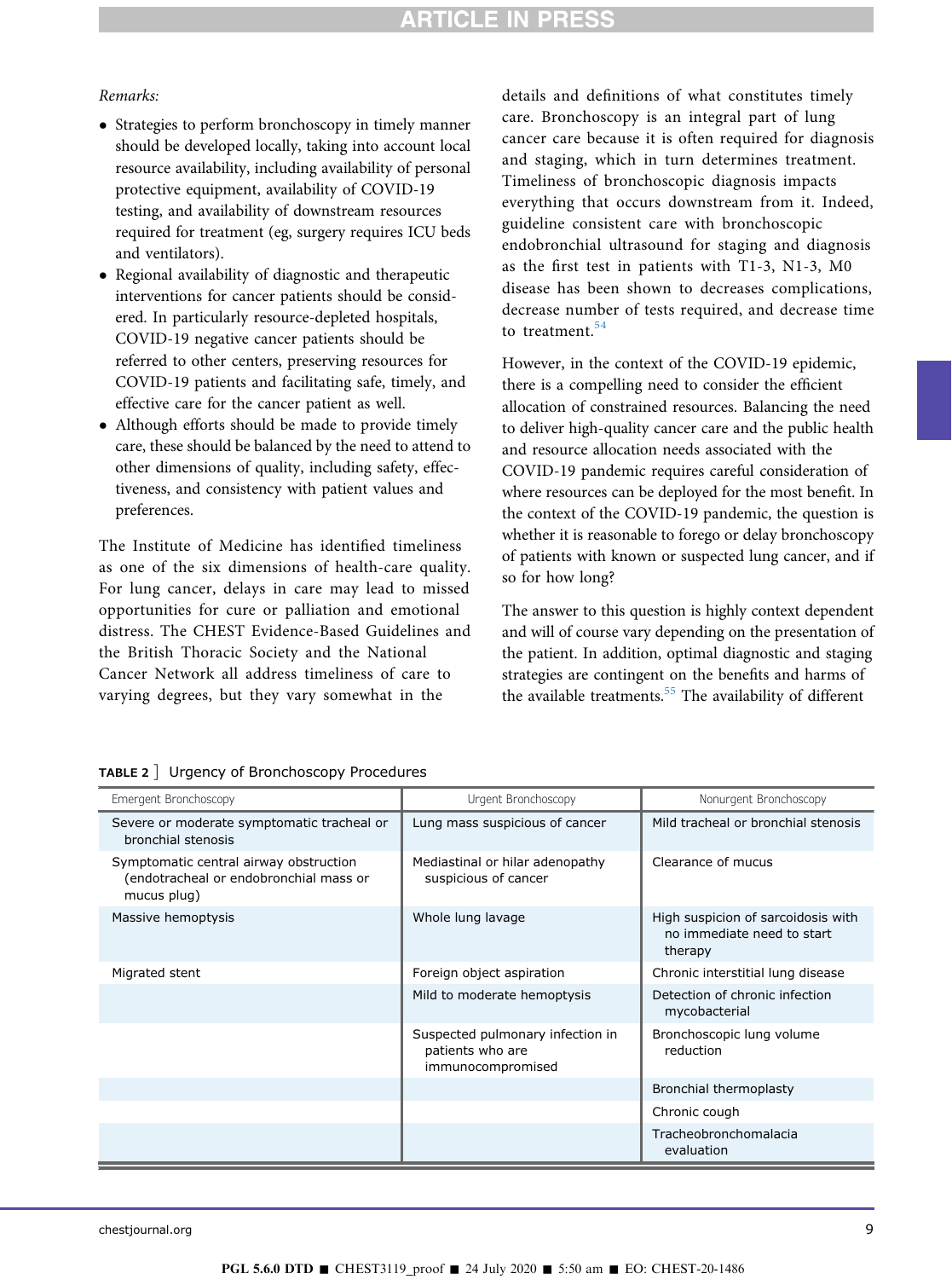treatment modalities during the COVID-19 pandemic also needs to be considered because some treatment alternatives, such as lobectomy for cure, may consume resources that are particularly scarce (eg, ventilators).

A complete quantitative analysis of every possible scenario according to resources availability and stage of disease is beyond the scope of this guideline. We instead focus on a more general question: What is the impact of delays in care on lung cancer survival? The goal is to summarize the available evidence to arrive at a more nuanced understanding of how timeliness of care impacts lung cancer outcomes. This information can in turn be used to inform decision-making at the local level as to how best to allocate available health-care resources.

To summarize the evidence of the impact of timeliness of care on lung cancer outcomes, we used the third edition of the CHEST evidence-based lung cancer guidelines[.56](#page-14-30) A supplemental literature review identified 13 additional references. $6-18$  The methodology of the studies, the definitions used, and the evidence quality precluded arriving at a point estimate of the effect of time delay on outcomes. Issues included varying definitions of when cancer was first identified (eg, symptoms vs imaging vs tissue diagnosis), which interval was relevant (eg, symptoms to treatment vs diagnosis to treatment), heterogeneity in populations (eg, surgically treated vs all patients with lung cancer), differences in histology (eg, all types vs non-small cell lung cancer), intractable problems because of residual confounding within groups, confounding by indication (eg, sicker patients seen more rapidly), selection bias, and failure to adjust for lead time bias (eg, measuring survival from time of treatment rather than time of presentation). We therefore have provided evidence tables with the new studies identified, with additional methodology comments ([e-Appendix 2, 3](#page-15-0)).<sup>[6-18](#page-13-5),[57-61](#page-14-31)</sup>

The available evidence is often conflicting regarding the relationship between timeliness of care and outcome.[7](#page-13-9),[13](#page-13-10),[17](#page-13-11) Paradoxically, multiple studies reported that more timely care was associated with worse outcomes[.6,](#page-13-5)[7](#page-13-9),[9](#page-13-12)[,12](#page-13-13),[13](#page-13-10) Two studies found evidence that the impact of timeliness of care on survival varies based on lung cancer stage.<sup>6,[8](#page-13-14)</sup> Timely care was associated with improved survival in local and stage II disease. Conversely, in patients with metastatic disease, timely care was associated with decreased survival. These findings explain the paradoxical and contradictory results of earlier studies. In early stage disease, medical emergencies are less common, and there is likely to be

less confounding by indication. In late stage disease, confounding by indication plays a role ([e-Appendix 2\)](#page-15-0). On balance, the available data suggest that although we cannot precisely quantify the impact of delays in care, it is probable that delays have a greater impact early in the disease process.<sup>[6](#page-13-5),[12](#page-13-13),[17](#page-13-11)</sup> More timely care is likely to have the greatest benefit in patients with stage IA2, IA3, IB, IIA, and IIB disease.

When resources for cancer care are constrained because of COVID-19, the first step is to take an inventory of what treatments and diagnostic modalities are available for cancer care. In hospitals most burdened by COVID-19, surgery will not be an option; therefore, collaboration with outside centers and referral may be best. Inventory should not be just at the local hospital level, but rather hospitals should share information regarding availability of resources regionally, such as ICU beds, ventilators, and types of services still available for cancer care. If there is no availability because of the absence of resources at one hospital, then referral to outside centers is warranted. In areas with the highest rates of COVID-19, referral of COVID-19-negative patients with cancer to other centers will be a good strategy. This requires coordination between centers, hence the emphasis on taking inventory at both the hospital and regional level. Cancer centers that are physically separate from general hospitals with separate teams would be able to serve this purpose well. This has some appeal because it would keep vulnerable patients with cancer out of hospitals with a high rate of COVID-19, freeing up resources for patients with COVID-19. It would also create a sort of reverse quarantine, where care for COVID-19-negative patients with cancer would be delivered.

Finally, although there is limited evidence of the benefit of timeliness of care, there is evidence that guideline consistent care leads to better outcomes[.13](#page-13-10),[54](#page-14-28),[62](#page-15-1) In a study of 1,924 elderly patients, Nadpara et al $^{13}$  $^{13}$  $^{13}$  found no association between survival outcomes and timeliness of care but did find an association with guideline consistent care. Hence, the emphasis should still be on appropriate evidence-based guideline consistent care. Regional information sharing and collaboration between centers with appropriate referral to optimize resource utilization is probably the single most important intervention that can help minimize delays in cancer care while optimizing resource allocation. This will help to protect COVID-19-negative patients with cancer from becoming infected and will maximize resources for patients with COVID-19.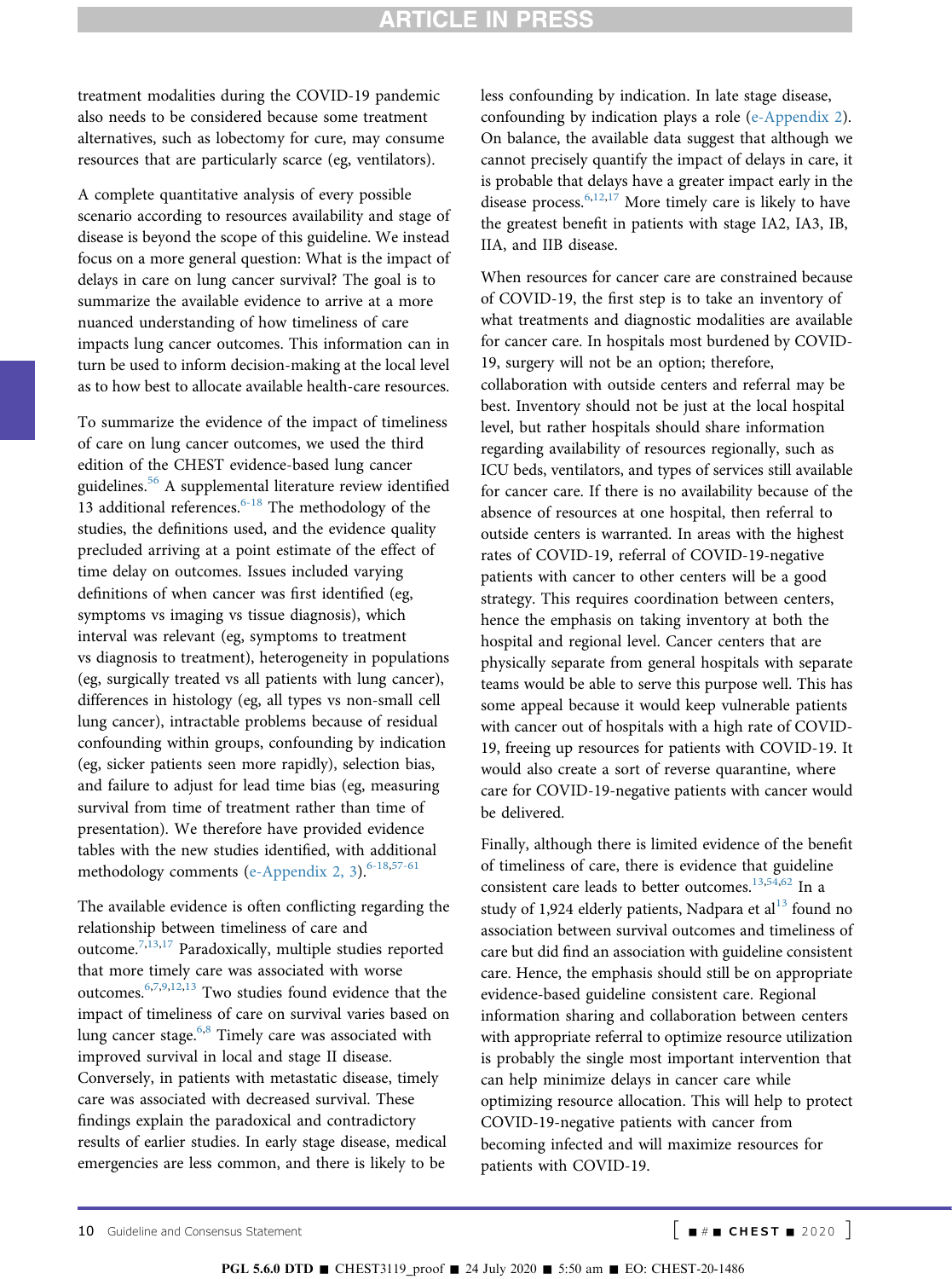6. In patients with confirmed COVID-19 infection who recover and need a routine bronchoscopy, we suggest the timing of the procedure is customized based on the indication for the procedure, the severity of the COVID-19 infection and time from symptom resolution (Ungraded Consensus-Based Statement).

Remarks: The exact time to perform bronchoscopy is still unknown. It would be reasonable to wait at least 30 days from resolution of symptoms with negative SARS-CoV-2 RNA tests from at least two consecutive nasopharyngeal swab specimens collected  $\geq$ 24 hours apart. Further research is needed to better understand optimal timing of bronchoscopy performance relative to symptom resolution.

Patients who have confirmed COVID-19 infection continue to shed the virus from the respiratory tract for a variable period of time after resolution of symptoms.<sup>63-67</sup> We sought to determine the period of time after which patients who have recovered from a confirmed COVID-19 infection are no longer considered contagious and routine bronchoscopy can be performed safely without exposing HCWs to the risk of contracting the infection.

Our systematic review did not identify any study addressing time to performance of procedures in the setting of SARS-CoV-2 infection. Viral shedding in patients with COVID-19 infection varies depending on disease severity. Patients who had mild illness tend to shed the virus from the respiratory tract for a shorter period compared with those with more severe disease. Additionally, patients with mild disease tend to have an earlier viral clearance than those with severe disease. In one study, rRT-PCR test was negative in 90% of patients with mild disease by day 10 from onset of symptoms, whereas severe cases tested positive beyond day  $10^{63}$  $10^{63}$  $10^{63}$  In another study, viral RNA was detected > 20 days from onset of symptoms.<sup>[64](#page-15-3)</sup>

Other studies on patients with COVID-19 infections noted that rRT-PCR was positive from the respiratory tract up to 37 days from onset of symptoms and for an even longer duration in stool samples than throat swabs.[65,](#page-15-4)[66](#page-15-5) In a study comparing sputum samples with pharyngeal swabs, sputum rRT-PCR reported positive up to 39 days after pharyngeal swabs turned negative in patients with COVID-19; the duration was longer in patients who received steroids.<sup>[67](#page-15-6)</sup>

Complicating the extended viral shedding is the performance of the rRT-PCR test because it has been shown to be false negative both in the early part of the infection and after resolution of symptoms when viral shedding may be below the threshold of detection for the test. $41$ 

The CDC<sup>[68](#page-15-7)</sup> has guidance on discontinuation of transmission-based precautions using both a test-based and a non-test-based strategy. This guidance does not extend to procedure timing, but it does favor a testbased strategy in patients with severe illness, immunocompromised state, and those being transferred to long-term or assisted living facilities.

This panel reached a consensus that the timing of nonurgent bronchoscopy in patients who have recovered from COVID-19 infection will need to be individualized based on disease severity, duration of illness, and a negative SARS-CoV-2 RNA test from at least two consecutive nasopharyngeal swab specimens collected  $\geq$ 24 h apart (total of two negative specimens). The exact time to perform bronchoscopy is still unknown, but it would be reasonable to wait at least 30 days from resolution of symptoms. Further research is needed to validate this suggested waiting period.

### Discussion and Summary

The recommendation and suggestions outlined in this document were specifically created to address what were thought to be clinically common and urgent questions that frontline physicians are likely to face. We focused mainly on questions related to bronchoscopy as an AGP, but it is important to note that the primary mode of transmission for COVID-19 infection is droplets. Therefore, contact precautions (face shield, mask, gown, and gloves) are the integral components of PPE strategy to prevent the transmission of this disease, and N-95 respirators or PAPRs represent additional precautions during AGPs such as bronchoscopy.

We would like to stress that these protective strategies can be rendered completely ineffective if proper training on donning and doffing is not provided to HCWs. Proper personnel instruction and practice for wearing PPE should receive as much attention by health facilities as the chosen strategy for protection.

There are three important limitations that need to be kept in mind. The first is the overall paucity of robust and direct evidence to inform the guidance. Although this is not entirely surprising for a disease process that is brand new to humanity, it underscores the importance of multiinstitutional and multinational collaboration in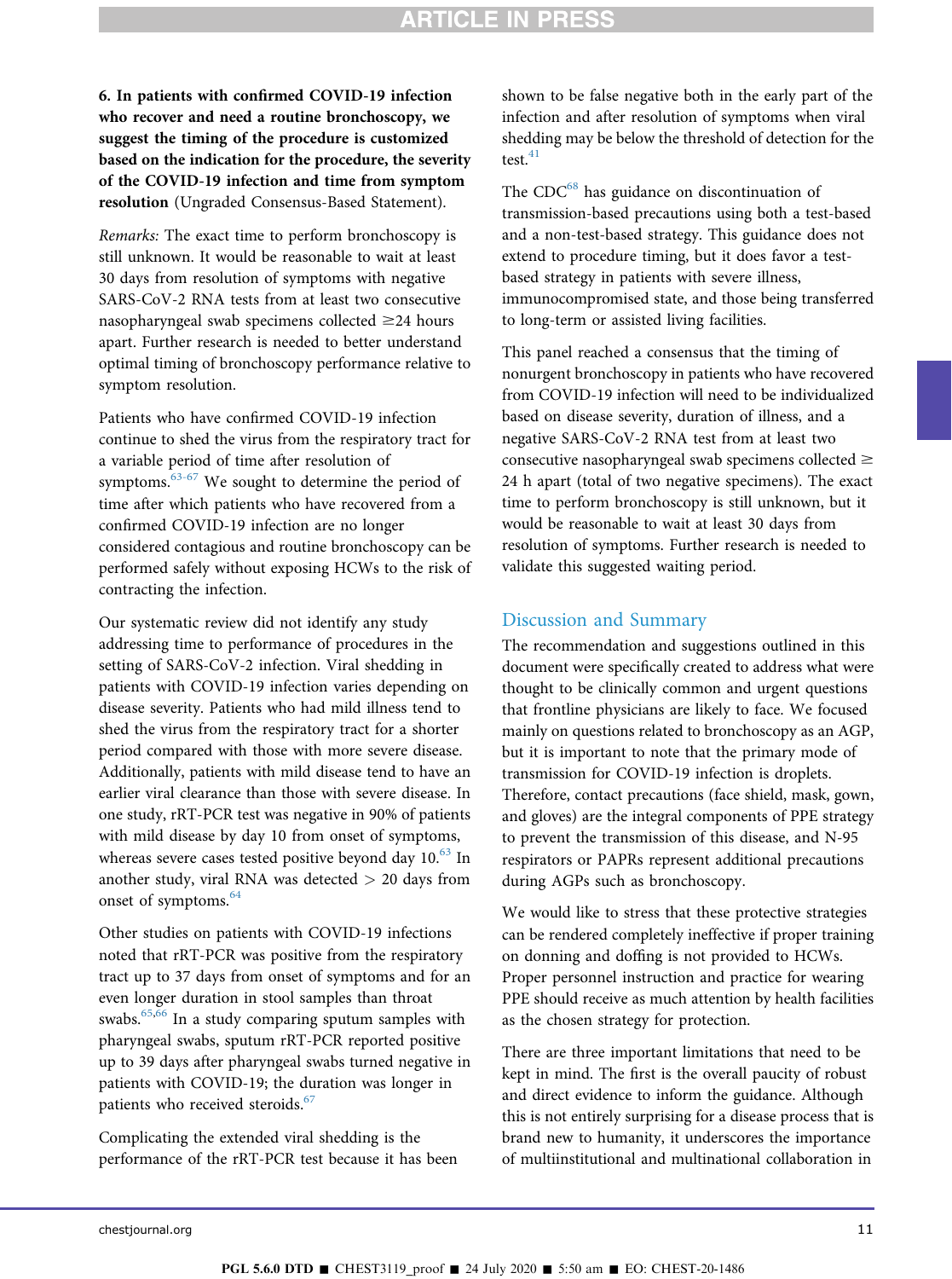collating and rapidly disseminating clinical experiences and outcomes data under these unique circumstances. Specialty societies can play an enormously helpful role in such efforts and may be able to leverage their various networks for this, and future, novel pandemics. Second, because of the urgency of the situation, there may have been important questions that were unavoidably omitted in this particular statement. Information needs to be available at the speed of relevance and sometimes this results in a less comprehensive package. Finally, although all direct and indirect evidence was discussed with all panelists, literature search for every PICO question was performed by one panelist without an independent parallel search by a second panel member. This was unavoidable because of the limited time allotted for this effort and the desire to rapidly disseminate useful information to frontline physicians.

The strengths of this document are the multidisciplinary panel that was composed of experienced bronchoscopists and interventional pulmonologists, infectious disease specialists, intensivists, respiratory therapists, and trainees and the robust methodology to formulate specific questions, evaluate the literature with validated tools, and seek consensus while minimizing groupthink.

Physicians searching for evidence on bronchoscopy during this challenging time of the COVID-19 pandemic should use this document as general guidance and adapt it to their local situation. This statement should be envisioned as a living document that should be updated in the future as new evidence undoubtedly comes to light.

#### Acknowledgments

Author contributions: M. M. W. has full responsibility over the manuscript. M. M. W., R. A., S. S., C. R. L., D. O., G. E., and F. M. drafted PICO questions, searched literature, and wrote the manuscript. S. S. and D. O. acted as methodologists, evaluated the literature based on GRADE, and conducted the modified Delphi consensus process. D. A. C., M. P. S., D. R. O., C. L., D. D. G., K. G., and K. P. participated as the advisory panel, voted on the consensus items, and reviewed the manuscript.

Financial/nonfinancial disclosures: None declared.

Role of sponsors: CHEST was the sole supporter of these guidelines, this article, and the innovations addressed within.

Additional information: The [e-Appendixes](#page-15-0) can be found in the Supplemental Materials section of the online article.

#### References

<span id="page-13-0"></span>1. John Hopkins University & Medicine. COVID-19 dashboard by the Center for Systems Science and Engineering (CSSE) at Johns Hopkins University (JHU). <https://coronavirus.jhu.edu/map.html>. Accessed April 1, 2020.

- <span id="page-13-1"></span>2. World Health Organization. Modes of transmission of virus causing COVID-19: implications for IPC precaution recommendations. [https://www.who.int/news-room/commentaries/detail/modes-of](https://www.who.int/news-room/commentaries/detail/modes-of-transmission-of-virus-causing-covid-19-implications-for-ipc-precaution-recommendations)[transmission-of-virus-causing-covid-19-implications-for-ipc](https://www.who.int/news-room/commentaries/detail/modes-of-transmission-of-virus-causing-covid-19-implications-for-ipc-precaution-recommendations)[precaution-recommendations](https://www.who.int/news-room/commentaries/detail/modes-of-transmission-of-virus-causing-covid-19-implications-for-ipc-precaution-recommendations). Accessed April 1, 2020.
- <span id="page-13-2"></span>3. Centers for Disease Control and Prevention. Coronavirus disease 2019 (COVID-19). [https://www.cdc.gov/coronavirus/2019-ncov/](https://www.cdc.gov/coronavirus/2019-ncov/hcp/infection-control.html) [hcp/infection-control.html](https://www.cdc.gov/coronavirus/2019-ncov/hcp/infection-control.html). Accessed April 1, 2020.
- <span id="page-13-3"></span>4. Wahidi MM, Lamb C, Murgu S, et al. American Association for Bronchology and Interventional Pulmonology (AABIP) statement on the use of bronchoscopy and respiratory specimen collection in patients with suspected or confirmed COVID-19 infection. [published online ahead of print March 18, 2020]. J Bronchology Interv Pulmonol. [https://doi.org/10.1097/LBR.0000000000000681.](https://doi.org/10.1097/LBR.0000000000000681)
- <span id="page-13-4"></span>5. Wang W, Xu Y, Gao R, et al. Detection of SARS-CoV-2 in different types of clinical specimens. JAMA. 2020;323(18):1843-1844.
- <span id="page-13-5"></span>6. Abrao FC, de Abreu I, Rocha RO, Munhoz FD, Rodrigues JHG, Batista BN. Interaction between treatment delivery delay and stage on the mortality from non-small cell lung cancer. J Thorac Dis. 2018;10(5):2813-2819.
- <span id="page-13-9"></span>7. Alanen V, Koivunen JP. Association of diagnostic delays to survival in lung cancer: single center experience. Acta Oncol. 2019;58(7): 1056-1061.
- <span id="page-13-14"></span>8. Gomez DR, Liao KP, Swisher SG, et al. Time to treatment as a quality metric in lung cancer: staging studies, time to treatment, and patient survival. Radiother Oncol. 2015;115(2):257-263.
- <span id="page-13-12"></span>9. Gonzalez-Barcala FJ, Falagan JA, Garcia-Prim JM, et al. Timeliness of care and prognosis in patients with lung cancer. Ir J Med Sci. 2014;183(3):383-390.
- 10. Kanarek NF, Hooker CM, Mathieu L, et al. Survival after community diagnosis of early-stage non-small cell lung cancer. Am J Med. 2014;127(5):443-449.
- 11. Khorana AA, Tullio K, Elson P, et al. Time to initial cancer treatment in the United States and association with survival over time: an observational study. PLoS One. 2019;14(3):e0213209.
- <span id="page-13-13"></span>12. Nadpara P, Madhavan SS, Tworek C. Guideline-concordant timely lung cancer care and prognosis among elderly patients in the United States: a population-based study. Cancer Epidemiol. 2015;39(6):1136- 1144.
- <span id="page-13-10"></span>13. Nadpara PA, Madhavan SS, Tworek C. Disparities in lung cancer care and outcomes among elderly in a medically underserved state population-a cancer registry-linked database study. Population Health Management. 2016;19(2):109-119.
- 14. Radzikowska E, Roszkowski-Sliz K, Chabowski M, Glaz P. Influence of delays in diagnosis and treatment on survival in small cell lung cancer patients. Adv Exp Med Biol. 2013;788:355-362.
- 15. Samson P, Patel A, Garrett T, et al. Effects of delayed surgical resection on short-term and long-term outcomes in clinical stage I non-small cell lung cancer. Ann Thorac Surg. 2015;99(6):1906-1912 [discussion: 1913].
- <span id="page-13-11"></span>16. Vinod SK, Chandra A, Berthelsen A, Descallar J. Does timeliness of care in non-small cell lung cancer impact on survival? Lung Cancer. 2017;112:16-24.
- 17. Yang CJ, Wang H, Kumar A, et al. Impact of timing of lobectomy on survival for clinical stage IA lung squamous cell carcinoma. Chest. 2017;152(6):1239-1250.
- <span id="page-13-6"></span>18. Živković D. Effect of delays on survival in patients with lung carcinoma in Montenegro. Acta Clin Croat. 2014;53(4):390-398.
- <span id="page-13-7"></span>19. Jaeschke R, Guyatt GH, Dellinger P, et al. Use of GRADE grid to reach decisions on clinical practice guidelines when consensus is elusive. BMJ. 2008;337:a744.
- <span id="page-13-8"></span>20. Lewis SZ, Diekemper R, Ornelas J, Casey KR. Methodologies for the development of CHEST guidelines and expert panel reports. Chest. 2014;146(1):182-192.
- 21. Djulbegovic B, Guyatt G. Evidence vs consensus in clinical practice guidelines [published online ahead of print July 19, 2019]. JAMA. [https://doi.org/10.1001/jama.2019.9751.](https://doi.org/10.1001/jama.2019.9751)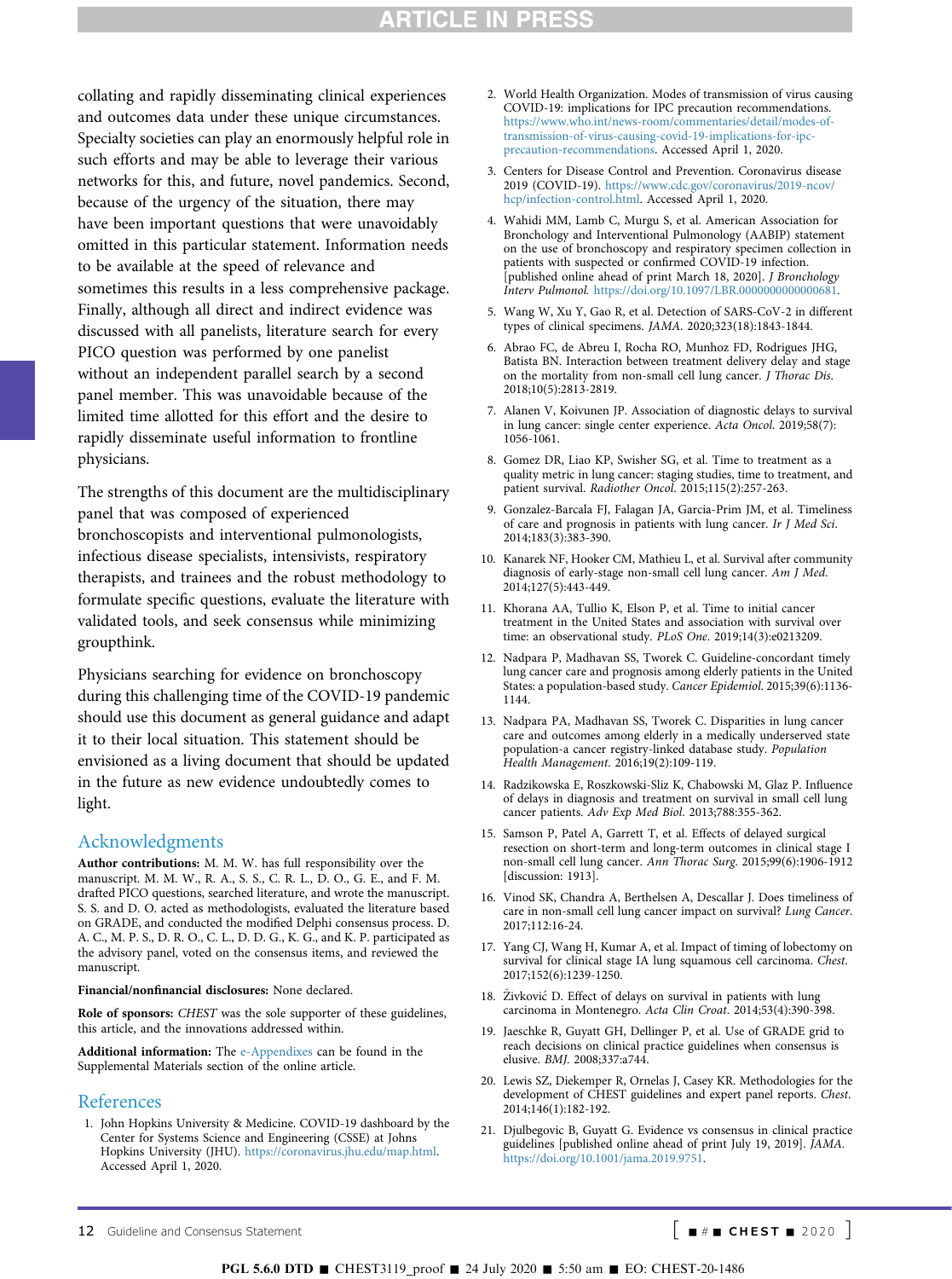- 22. Fink A, Kosecoff J, Chassin M, Brook RH. Consensus methods: characteristics and guidelines for use. Am J Public Health. 1984;74(9):979-983.
- 23. Kwong JS, Chen H, Sun X. Development of evidence-based recommendations: implications for preparing expert consensus statements. Chin Med J (Engl). 2016;129(24):2998-3000.
- <span id="page-14-0"></span>24. Perlman S. Another decade, another coronavirus. N Engl J Med. 2020;382(8):760-762.
- <span id="page-14-1"></span>25. Centers for Disease Control and Prevention. Interim infection control guidance for public health personnel evaluating persons under investigation (PUIs) and asymptomatic close contacts of confirmed cases at their home or non-home residential settings. [https://www.cdc.gov/coronavirus/2019-ncov/php/guidance](https://www.cdc.gov/coronavirus/2019-ncov/php/guidance-evaluating-pui.html)[evaluating-pui.html](https://www.cdc.gov/coronavirus/2019-ncov/php/guidance-evaluating-pui.html). Accessed March 31, 2020.
- <span id="page-14-2"></span>26. World Health Organization. Coronavirus disease (COVID-19) advice for the public. [https://www.who.int/emergencies/diseases/](https://www.who.int/emergencies/diseases/novel-coronavirus-2019/advice-for-public) [novel-coronavirus-2019/advice-for-public](https://www.who.int/emergencies/diseases/novel-coronavirus-2019/advice-for-public). Accessed March 31, 2020.
- <span id="page-14-3"></span>27. Group of Interventional Respiratory Medicine CTS. Expert consensus for bronchoscopy during the epidemic of 2019 novel coronavirus infection (trial version) [in Chinese]. Zhonghua Jie He He Hu Xi Za Zhi. 2020;43(3):199-202.
- <span id="page-14-4"></span>28. Tran K, Cimon K, Severn M, Pessoa-Silva CL, Conly J. Aerosol generating procedures and risk of transmission of acute respiratory infections to healthcare workers: a systematic review. PLoS One. 2012;7(4):e35797.
- <span id="page-14-5"></span>29. van Doremalen N, Bushmaker T, Morris DH, et al. Aerosol and surface stability of SARS-CoV-2 as compared with SARS-CoV-1. N Engl J Med. 2020;382(16):1564-1567.
- <span id="page-14-6"></span>30. Centers for Disease Control and Prevention. Interim infection prevention and control recommendations for patients with suspected or confirmed coronavirus disease 2019 (COVID-19) in healthcare settings. [https://www.cdc.gov/coronavirus/2019-ncov/](https://www.cdc.gov/coronavirus/2019-ncov/infection-control/control-recommendations.html#take_precautions) [infection-control/control-recommendations.html#take\\_precautions](https://www.cdc.gov/coronavirus/2019-ncov/infection-control/control-recommendations.html#take_precautions). Accessed March 31, 2020.
- <span id="page-14-7"></span>31. Occupational Safety and Health Administration. Assigned protection factors for the revised respiratory protection standard. [https://www.osha.gov/Publications/3352-APF-respirators.pdf.](https://www.osha.gov/Publications/3352-APF-respirators.pdf) Accessed March 31, 2020.
- <span id="page-14-8"></span>32. Tompkins BM, Kerchberger JP. Special article: personal protective equipment for care of pandemic influenza patients: a training workshop for the powered air purifying respirator. Anesth Analg. 2010;111(4):933-945.
- <span id="page-14-9"></span>33. Lee MC, Takaya S, Long R, Joffe AM. Respirator-fit testing: does it ensure the protection of healthcare workers against respirable particles carrying pathogens? Infect Control Hosp Epidemiol. 2008;29(12):1149-1156.
- <span id="page-14-10"></span>34. Li Y, Tokura H, Guo YP, et al. Effects of wearing N95 and surgical facemasks on heart rate, thermal stress and subjective sensations. Int Arch Occup Environ Health. 2005;78(6):501-509.
- <span id="page-14-11"></span>35. Zamora JE, Murdoch J, Simchison B, Day AG. Contamination: a comparison of 2 personal protective systems. CMAJ. 2006;175(3): 249-254.
- <span id="page-14-13"></span><span id="page-14-12"></span>36. Seto WH. Airborne transmission and precautions: facts and myths. J Hosp Infect. 2015;89(4):225-228.
- 37. World Health Organization. Laboratory testing for 2019 novel coronavirus (2019-nCoV) in suspected human cases. [https://www.](https://www.who.int/publications-detail/laboratory-testing-for-2019-novel-coronavirus-in-suspected-human-cases-20200117) [who.int/publications-detail/laboratory-testing-for-2019-novel](https://www.who.int/publications-detail/laboratory-testing-for-2019-novel-coronavirus-in-suspected-human-cases-20200117)[coronavirus-in-suspected-human-cases-20200117.](https://www.who.int/publications-detail/laboratory-testing-for-2019-novel-coronavirus-in-suspected-human-cases-20200117) Accessed April 1, 2020.
- <span id="page-14-14"></span>38. Lacroix G, Prunet B, Bordes J, et al. Evaluation of early minibronchoalveolar lavage in the diagnosis of health care-associated pneumonia: a prospective study. Crit Care. 2013;17(1):R24.
- 39. Fujitani S, Yu VL. Diagnosis of ventilator-associated pneumonia: focus on nonbronchoscopic techniques (nonbronchoscopic bronchoalveolar lavage, including mini-BAL, blinded protected specimen brush, and blinded bronchial sampling) and endotracheal aspirates. J Intensive Care Med. 2006;21(1):17-21.
- 40. Tasbakan MS, Gurgun A, Basoglu OK, Ekren PK, Pullukcu H, Bacakoglu F. Comparison of bronchoalveolar lavage and minibronchoalveolar lavage in the diagnosis of pneumonia in immunocompromised patients. Respiration. 2011;81(3):229-235.
- <span id="page-14-15"></span>41. Lippi G, Simundic AM, Plebani M. Potential preanalytical and analytical vulnerabilities in the laboratory diagnosis of coronavirus disease 2019 (COVID-19). Clin Chem Lab Med. 2020;58(7):1070- 1076.
- <span id="page-14-16"></span>42. Bai Y, Yao L, Wei T, et al. Presumed asymptomatic carrier transmission of COVID-19. JAMA. 2020;323(14):1406-1407.
- <span id="page-14-17"></span>43. Yu P, Zhu J, Zhang Z, Han Y, Huang L. A familial cluster of infection associated with the 2019 novel coronavirus indicating potential person-to-person transmission during the incubation period. J Infect Dis. 2020;221(11):1757-1761.
- <span id="page-14-18"></span>44. Li R, Pei S, Chen B, et al. Substantial undocumented infection facilitates the rapid dissemination of novel coronavirus (SARS-CoV2). Science. 2020;368(6490):489-493.
- <span id="page-14-19"></span>45. Hu Z, Song C, Xu C, et al. Clinical characteristics of 24 asymptomatic infections with COVID-19 screened among close contacts in Nanjing, China. Sci China Life Sci. 2020;63(5):706-711.
- <span id="page-14-20"></span>46. Du Z, Xu X, Wu Y, Wang L, Cowling BJ, Meyers LA. Serial interval of COVID-19 among publicly reported confirmed cases. Emerg Infect Dis. 2020;26(6):1341-1343.
- <span id="page-14-21"></span>47. Wang X, Pan Z, Cheng Z. Association between 2019-nCoV transmission and N95 respirator use. J Hosp Infect. 2020;105(1):104- 105.
- <span id="page-14-22"></span>48. Long Y, Hu T, Liu L, et al. Effectiveness of N95 respirators versus surgical masks against influenza: a systematic review and metaanalysis. J Evid Based Med. 2020;13(2):93-101.
- <span id="page-14-23"></span>49. Bartoszko JJ, Farooqi MAM, Alhazzani W, Loeb M. Medical masks vs N95 respirators for preventing COVID-19 in health care workers a systematic review and meta-analysis of randomized trials. Influenza Other Respir Viruses. 2020;14(4):365-373.
- <span id="page-14-24"></span>50. Chu DKW, Pan Y, Cheng SMS, et al. Molecular diagnosis of a novel coronavirus (2019-nCoV) causing an outbreak of pneumonia. Clin Chem. 2020;66(4):549-555.
- <span id="page-14-25"></span>51. Corman VM, Landt O, Kaiser M, et al. Detection of 2019 novel coronavirus (2019-nCoV) by real-time RT-PCR. Euro Surveill. 2020;25(3):2000045.
- <span id="page-14-26"></span>52. Xie X, Zhong Z, Zhao W, Zheng C, Wang F, Liu J. Chest CT for typical 2019-nCoV pneumonia: relationship to negative RT-PCR testing. Radiology. 2020:200343.
- <span id="page-14-27"></span>53. Ai T, Yang Z, Hou H, et al. Correlation of chest CT and RT-PCR testing in coronavirus disease 2019 (COVID-19) in China: a report of 1014 cases. Radiology. 2020:200642.
- <span id="page-14-28"></span>54. Ost DE, Niu J, Zhao H, Grosu HB, Giordano SH. Quality gaps and comparative effectiveness in lung cancer staging and diagnosis. Chest. 2020;157(5):1322-1345.
- <span id="page-14-29"></span>55. Ost DE, Gould MK. Decision making in patients with pulmonary nodules. Am J Respir Crit Care Med. 2012;185(4):363-372.
- <span id="page-14-30"></span>56. Ost DE, Jim Yeung SC, Tanoue LT, Gould MK. Clinical and organizational factors in the initial evaluation of patients with lung cancer: diagnosis and management of lung cancer, 3rd ed: American College of Chest Physicians evidence-based clinical practice guidelines. Chest. 2013;143(5 suppl):e121S-e141S.
- <span id="page-14-31"></span>57. Sawicki M, Szczyrek M, Krawczyk P, Rybojad P, Jabłonka A, Milanowski J. Reasons for delay in diagnosis and treatment of lung cancer among patients in Lublin Voivodeship who were consulted in thoracic surgery department. Ann Agric Environ Med. 2013;20(1): 72-76.
- 58. Vinas F, Ben Hassen I, Jabot L, Monnet I, Chouaid C. Delays for diagnosis and treatment of lung cancers: a systematic review. Clin Respir J. 2016;10(3):267-271.
- 59. Forrest LF, Sowden S, Rubin G, White M, Adams J. Socio-economic inequalities in stage at diagnosis, and in time intervals on the lung cancer pathway from first symptom to treatment: systematic review and meta-analysis. Thorax. 2017;72(5):430-436.